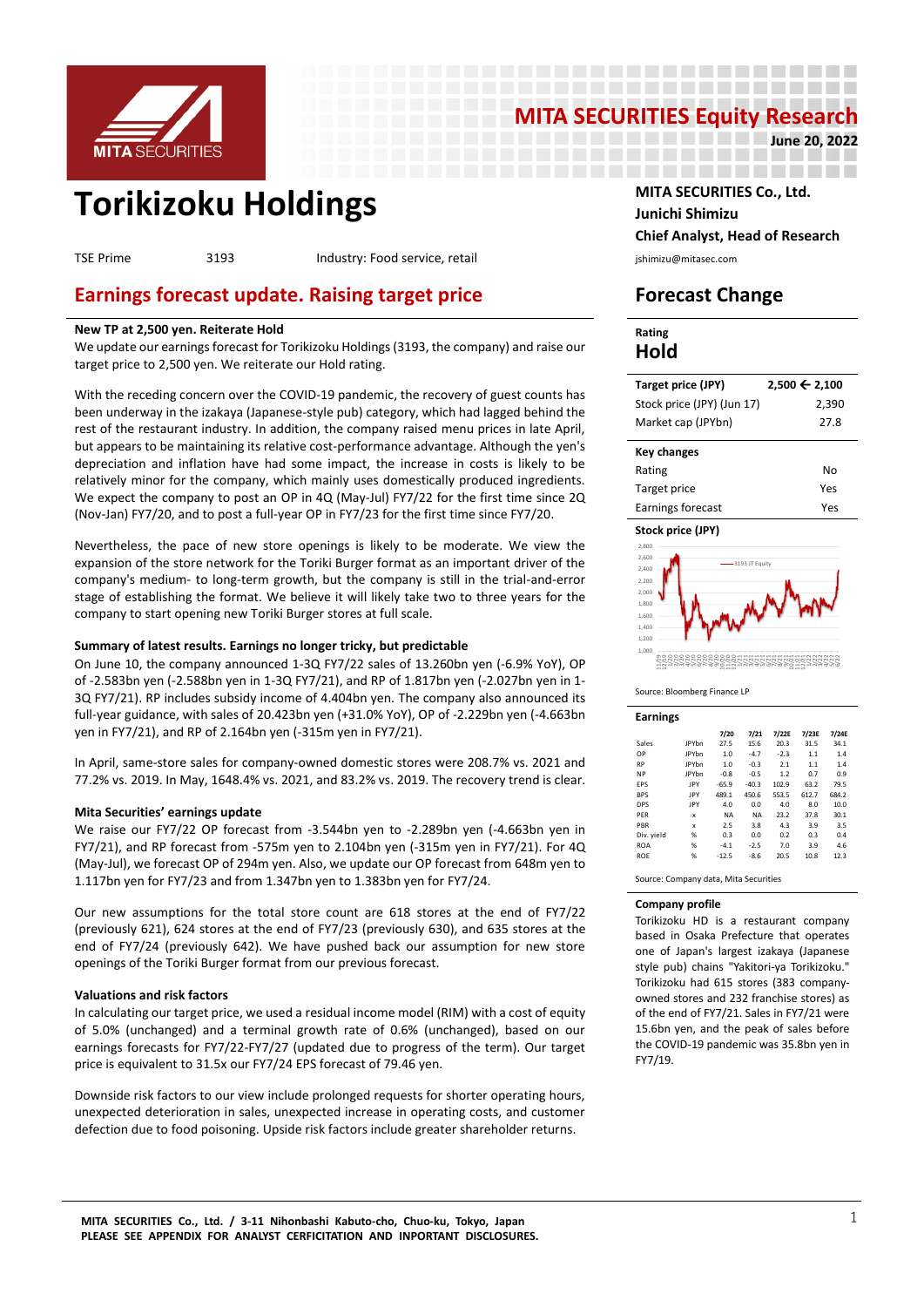# **Investment thesis**

## **Outlook**

| Figure: Summary of Mita Securities' earnings forecast (consolidated) |           |           |           |           |           |        |        |        |        |           |           |                               |           |
|----------------------------------------------------------------------|-----------|-----------|-----------|-----------|-----------|--------|--------|--------|--------|-----------|-----------|-------------------------------|-----------|
| <b>JPYm</b>                                                          | 7/19      | 7/20      | 7/21      | 7/22      | 7/23      | 7/24   | 7/25   | 7/26   | 7/27   | 7/22      | 7/22      | 7/23                          | 7/24      |
|                                                                      | Par       | Par       | Cons      | Cons      | Cons      | Cons   | Cons   | Cons   | Cons   |           |           | Bloomberg Bloomberg Bloomberg |           |
|                                                                      | Α         | Α         | Α         | Mita E    | Mita E    | Mita E | Mita E | Mita E | Mita E | CoE       | Consensus | Consensus                     | Consensus |
| <b>Earnings</b>                                                      |           |           |           |           |           |        |        |        |        |           |           |                               |           |
| Sales                                                                | 35,848    | 27,540    | 15,591    | 20,272    | 31,506    | 34,071 | 37,065 | 40,673 | 45,359 | 20,423    | 19,050    | 27,600                        | 31,750    |
| (YoY, %)                                                             | 5.5       | $-23.2$   | $-43.4$   | 30.0      | 55.4      | 8.1    | 8.8    | 9.7    | 11.5   |           |           |                               |           |
| Operating profit                                                     | 1,191     | 983       | $-4,663$  | $-2,289$  | 1,117     | 1,383  | 1,691  | 1,987  | 2,337  | $-2,229$  | $-2,860$  | 1,100                         | 1,700     |
| (YoY, %)                                                             | $-29.2$   | $-17.4$   | <b>NA</b> | <b>NA</b> | <b>NA</b> | 23.9   | 22.2   | 17.5   | 17.6   |           |           |                               |           |
| OPM (%)                                                              | 3.3       | 3.6       | $-29.9$   | $-11.3$   | 3.5       | 4.1    | 4.6    | 4.9    | 5.2    |           |           |                               |           |
| Recurring profit                                                     | 1,145     | 956       | $-315$    | 2,104     | 1,097     | 1,365  | 1,675  | 1,972  | 2,322  | 2,164     |           |                               |           |
| (YoY, %)                                                             | $-29.0$   | $-16.5$   | <b>NA</b> | <b>NA</b> | $-47.9$   | 24.5   | 22.7   | 17.7   | 17.8   |           |           |                               |           |
| Net profit                                                           | $-286$    | $-763$    | $-466$    | 1,193     | 733       | 921    | 1,137  | 1,345  | 1,590  | 1,198     | 350       | 785                           | 1,250     |
| (YoY, %)                                                             | <b>NA</b> | <b>NA</b> | <b>NA</b> | <b>NA</b> | $-38.6$   | 25.7   | 23.5   | 18.3   | 18.2   |           |           |                               |           |
| Depreciation & amortization                                          | 1,527     | 1,297     | 1,041     | 895       | 877       | 868    | 867    | 881    | 910    |           |           |                               |           |
| Capital expenditure                                                  | 1,209     | 237       | $-46$     | 280       | 360       | 640    | 880    | 1,320  | 1,760  |           |           |                               |           |
| Free CF                                                              | 841       | $-439$    | $-2,799$  | 2,150     | 2,677     | 1,499  | 1,217  | 1,318  | 1,068  |           |           |                               |           |
| <b>KPI</b>                                                           |           |           |           |           |           |        |        |        |        |           |           |                               |           |
| Same-store sales growth (%)                                          | $-5.2$    | $-21.0$   | $-41.7$   | 31.3      | 53.8      | 6.0    | 5.8    | 5.8    | 6.4    |           |           |                               |           |
| Store count (end-FY)                                                 | 659       | 629       | 615       | 618       | 624       | 635    | 650    | 671    | 698    |           |           |                               |           |
| Company-owned stores                                                 | 413       | 393       | 383       | 387       | 393       | 403    | 416    | 434    | 457    |           |           |                               |           |
| Franchised stores (TCC sores)                                        | 246       | 236       | 232       | 231       | 231       | 232    | 234    | 237    | 241    |           |           |                               |           |
| <b>Per share indicators</b>                                          |           |           |           |           |           |        |        |        |        |           |           |                               |           |
| EPS (JPY)                                                            | $-24.69$  | $-65.88$  | $-40.25$  | 102.94    | 63.24     | 79.46  | 98.15  | 116.08 | 137.23 | 103.46    | 28.50     | 66.35                         | 108.05    |
| BPS (JPY)                                                            | 562.98    | 489.08    | 450.58    | 553.49    | 612.73    | 684.19 | 772.34 | 876.42 | 999.65 |           |           |                               |           |
| DPS (JPY)                                                            | 8.00      | 4.00      | 0.00      | 4.00      | 8.00      | 10.00  | 12.00  | 14.00  | 18.00  | <b>NA</b> |           |                               |           |
| Valuation, profitability, etc.                                       |           |           |           |           |           |        |        |        |        |           |           |                               |           |
| PER(x)                                                               | <b>NA</b> | <b>NA</b> | <b>NA</b> | 23.2      | 37.8      | 30.1   | 24.4   | 20.6   | 17.4   |           |           |                               |           |
| PBR(x)                                                               | 3.8       | 2.5       | 3.8       | 4.3       | 3.9       | 3.5    | 3.1    | 2.7    | 2.4    |           |           |                               |           |
| Dividend payout ratio (%)                                            | $-32.2$   | $-6.0$    | 0.0       | 3.9       | 12.7      | 12.6   | 12.2   | 12.1   | 13.1   |           |           |                               |           |
| Dividend yield (%)                                                   | 0.4       | 0.3       | 0.0       | 0.2       | 0.3       | 0.4    | 0.5    | 0.6    | 0.8    |           |           |                               |           |
| ROA (%)                                                              | $-1.6$    | $-4.1$    | $-2.5$    | 7.0       | 3.9       | 4.6    | 5.3    | 5.9    | 6.3    |           |           |                               |           |
| <b>ROE (%)</b>                                                       | $-4.3$    | $-12.5$   | $-8.6$    | 20.5      | 10.8      | 12.3   | 13.5   | 14.1   | 14.6   |           |           |                               |           |
| <b>Financial soundness indicators</b>                                |           |           |           |           |           |        |        |        |        |           |           |                               |           |
| Shareholders' equity ratio (%)                                       | 38.1      | 28.4      | 31.0      | 36.7      | 35.9      | 38.3   | 41.0   | 42.6   | 44.0   |           |           |                               |           |
| Debt/Equity (x)                                                      | 0.6       | 1.6       | 1.5       | 1.0       | 0.8       | 0.7    | 0.6    | 0.5    | 0.4    |           |           |                               |           |

Source: Company data, Bloomberg Finance LP data, Mita Securities

# **Figure: Mita Securities' earnings forecast change (consolidated)**

| .                |          | . .        |                   |            |                   |            |                   |
|------------------|----------|------------|-------------------|------------|-------------------|------------|-------------------|
| <b>JPYm</b>      | 7/22     | 7/22       | 7/22              | 7/23       | 7/23              | 7/24       | 7/24              |
|                  | CoE      | Old Mita E | <b>New Mita E</b> | Old Mita E | <b>New Mita E</b> | Old Mita E | <b>New Mita E</b> |
| Sales            | 20.423   | 17,682     | 20,272            | 28,399     | 31,506            | 33,839     | 34,071            |
| Operating profit | $-2.229$ | $-3.544$   | $-2.289$          | 648        | 1.117             | 1.347      | 1,383             |
| Recurring profit | 2.164    | $-575$     | 2.104             | 618        | 1.097             | 1.317      | 1,365             |
| Net profit       | 1.198    | $-540$     | 1.193             | 568        | 733               | 1.203      | 921               |
| EPS (JPY)        | 103.46   | $-46.62$   | 102.94            | 49.01      | 63.24             | 103.85     | 79.46             |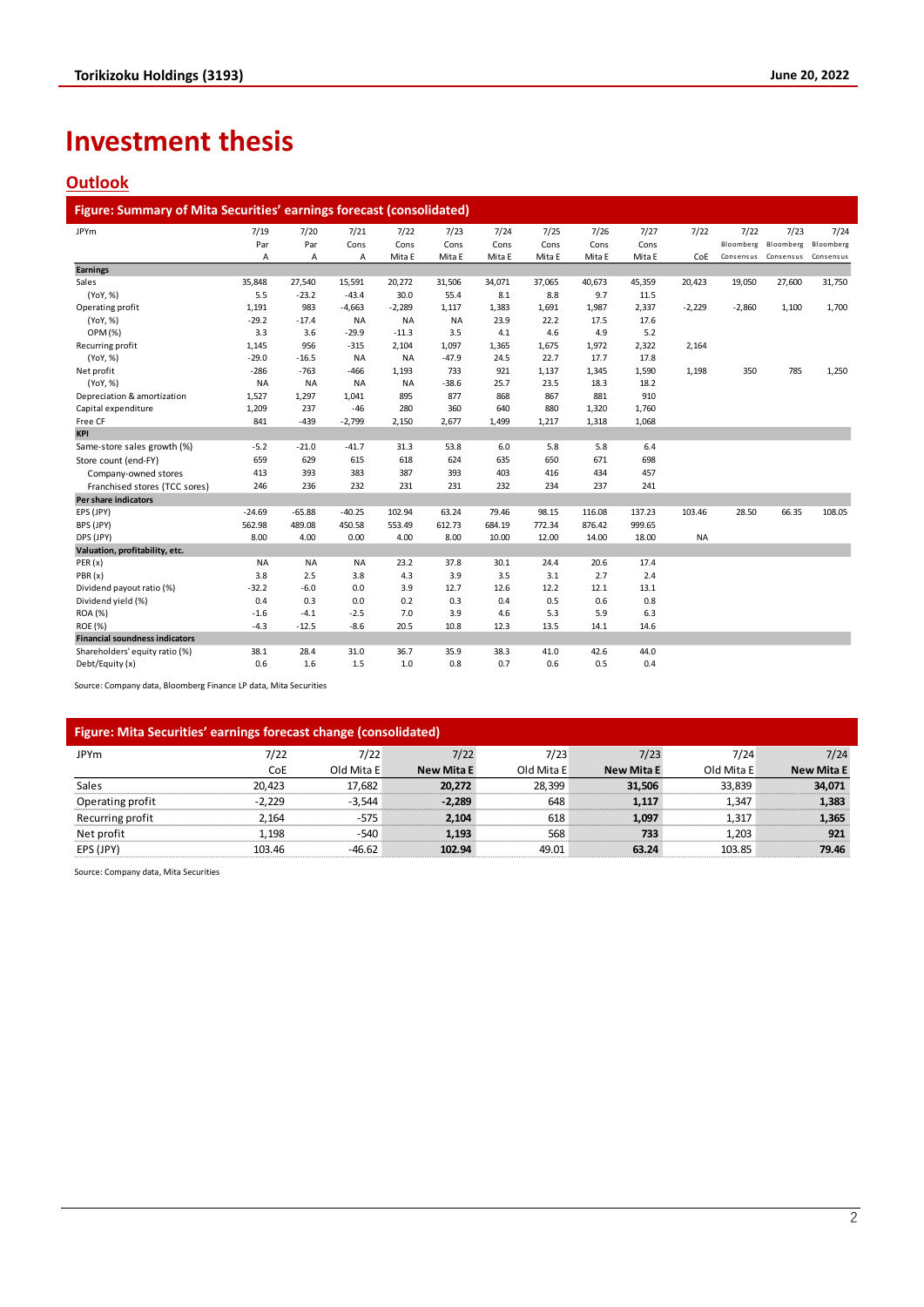### **Valuations**

### **Stock valuation based on residual income model (RIM)**

In calculating our target price of 2,500 yen, we used a residual income model (RIM) with a cost of equity of 5.0% (unchanged) and a terminal growth rate of 0.6% (unchanged), based on our earnings forecasts for FY7/22-FY7/27 (updated due to progress of the term). Our target price is equivalent to 31.5x our FY7/24 EPS forecast of 79.46 yen.

*TP of 2,500 yen based on RIM*

| Figure: Residual Income Model (RIM)   |                |       |       |       |                          |           |             |
|---------------------------------------|----------------|-------|-------|-------|--------------------------|-----------|-------------|
|                                       | Y <sub>0</sub> | Y1    | Y2    | Y3    | Y4                       | <b>Y5</b> | $Y6^{\sim}$ |
|                                       | MitaE          | MitaE | MitaE | MitaE | MitaE                    | MitaE     | MitaE       |
| JPYbn                                 | 7/22           | 7/23  | 7/24  | 7/25  | 7/26                     | 7/27      | 7/28        |
| Shareholders' equity (EOP)            | 6.4            | 7.1   | 7.9   | 9.0   | 10.2                     | 11.6      |             |
| Net profit                            |                | 0.7   | 0.9   | 1.1   | 1.3                      | 1.6       |             |
| Cost of equity                        |                | 0.3   | 0.4   | 0.4   | 0.4                      | 0.5       |             |
| Residual income                       |                | 0.4   | 0.6   | 0.7   | 0.9                      | 1.1       |             |
| PV of residual income                 |                | 0.4   | 0.5   | 0.6   | 0.7                      | 0.8       |             |
| PV of terminal value                  |                |       |       |       |                          |           | 19.4        |
| Beta                                  | 0.90           |       |       |       |                          |           |             |
| Risk free rate (%)                    | 0.50           |       |       |       | Total equity value       |           | 28.9        |
| Risk premium (%)                      | 5.00           |       |       |       | Number of shares O/S (m) |           | 11.6        |
| Cost of equity (%)                    | 5.00           |       |       |       | Target share price       |           | 2,500       |
| Terminal growth rate (%)              | 0.60           |       |       |       |                          |           |             |
| Source: Company data, Mita Securities |                |       |       |       |                          |           |             |

|                      | Figure: Sensitivity of target price to terminal growth rate |       |       |       |       |       |       |       |       |       |  |  |  |
|----------------------|-------------------------------------------------------------|-------|-------|-------|-------|-------|-------|-------|-------|-------|--|--|--|
| Terminal growth rate | 0.20                                                        | 0.30  | 0.40  | 0.50  | 0.60  | 0.70  | 0.80  | 0.90  | 1.00  | 1.10  |  |  |  |
| Target price         | 2.350                                                       | 2.400 | 2.400 | 2.450 | 2.500 | 2.550 | 2.600 | 2.600 | 2.650 | 2,700 |  |  |  |

Source: Mita Securities

### **Risk factors**

Downside risk factors to our view include prolonged requests for shorter operating hours, unexpected deterioration in sales, unexpected increase in operating costs, and customer defection due to food poisoning. Upside risk factors include greater shareholder returns.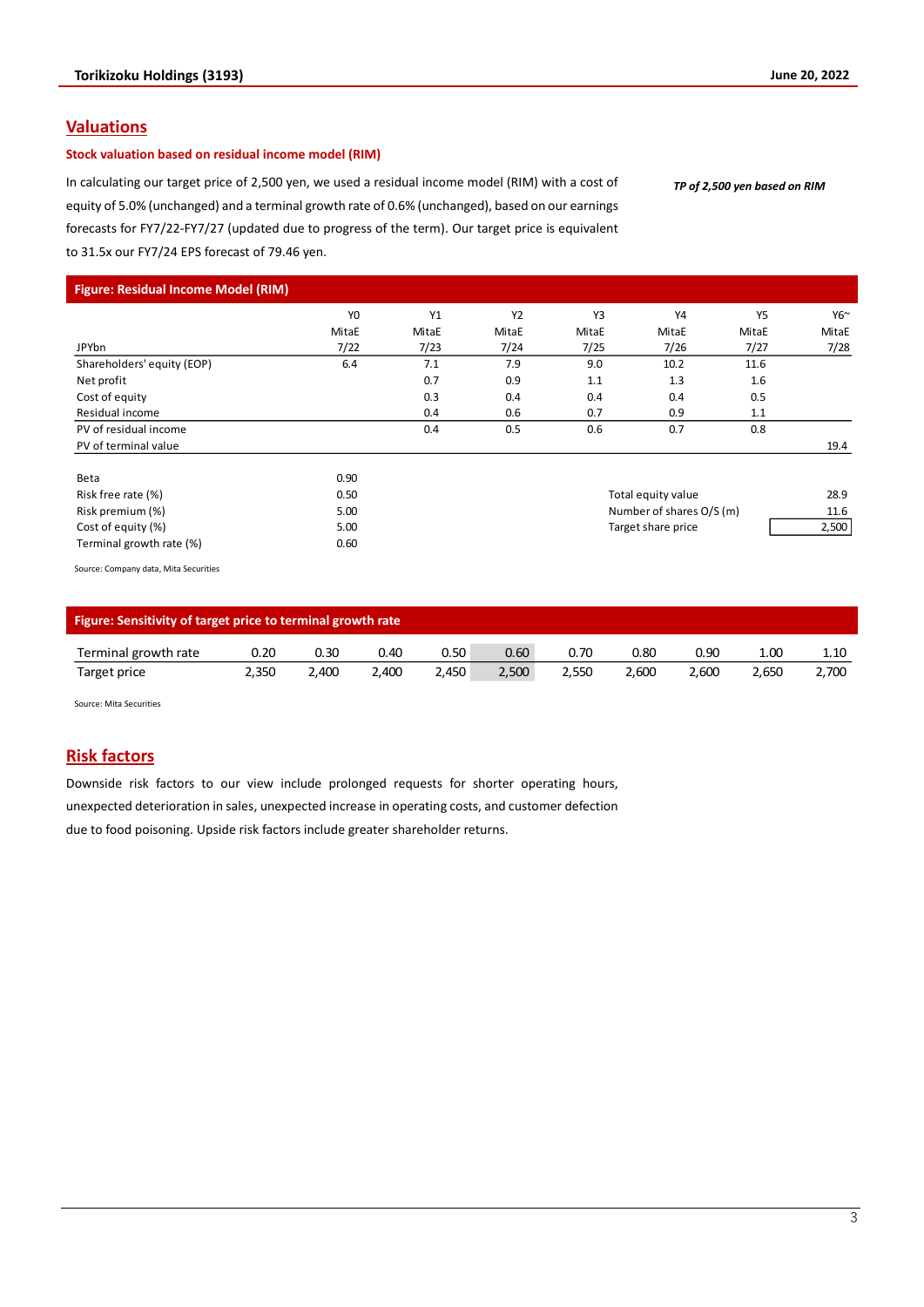#### **Comparison of valuations with peers**

| Company name                                              | Ticker       | PX             | Mkt cap       |               | Net D/E Sales YoY EBITDA Mgn |                | <b>ROE</b>   | ROE              | ROE              | PER               | PER            | PER          | PBR        | EV/EBITDA EV/Sales     |            | Div yield  | 1M         | 3M           | 1YR               |
|-----------------------------------------------------------|--------------|----------------|---------------|---------------|------------------------------|----------------|--------------|------------------|------------------|-------------------|----------------|--------------|------------|------------------------|------------|------------|------------|--------------|-------------------|
|                                                           |              | 17-Jun         | JPYbn         | Last          | <b>ITM</b>                   | LTM            | LTM          | Cur E            | Nxt E            | LTM               | Cur E          | Nxt E        | Last       | Cur E                  | Cur E      | Cur E      | Chg        | Chg          | Chg               |
| <b>KURA SUSHI INC</b><br>(TP 5,000 Buy)                   | 2695         | 3,065          | 126.9         | 0.1           | 11.9                         | 2.4            | 7.2          | 6.8              | 9.5              | 35.4              | 35.3           | 24.5         | 2.4        | 14.2                   | 0.8        | 0.7        | 5.0        | $-1.3$       | $-26.2$           |
| MCDONALD'S HOLDINGS CO JAPAN                              | 2702         | 4,985          | 662.8         | $-0.3$        | 11.7                         | 13.9           | 13.1         | 11.0             | 10.6             | 27.3              | 29.1           | 27.3         | 3.4        | 11.9                   | 1.8        | 0.8        | $-2.8$     | $-1.9$       | 0.6               |
| OOTOYA HOLDINGS CO LTD                                    | 2705         | 2,908          | 21.1          | $-0.6$        | 16.7                         | 9.2            | 207.2        | <b>NA</b>        | <b>NA</b>        | 11.7              | <b>NA</b>      | <b>NA</b>    | 62.1       | <b>NA</b>              | <b>NA</b>  | <b>NA</b>  | 0.8        | $-1.2$       | 4.3               |
| FUJIO FOOD GROUP INC                                      | 2752         | 1,375          | 61.7          | 1.7           | 0.7                          | $-11.4$        | 8.6          | 15.9             | NA               | 172.7             | 73.5           | 42.3         | 13.1       | <b>NA</b>              | 2.2        | 0.0        | 2.2        | $1.0$        | $5.0$             |
| AMIYAKI TEI CO LTD                                        | 2753         | 2,871          | 19.7          | $-0.2$        | $-2.6$                       | $-13.9$        | 3.1          | 2.7              | <b>NA</b>        | 31.3              | 35.8           | 19.9         | 1.0        | <b>NA</b>              | 0.4        | 1.0        | $-1.5$     | $-5.4$       | $-2.9$            |
| HIRAMATSU INC                                             | 2764         | 200            | 14.9          | 1.7           | 47.2                         | $-17.8$        | $-57.6$      | <b>NA</b>        | <b>NA</b>        | NA                | <b>NA</b>      | <b>NA</b>    | 2.6        | <b>NA</b>              | <b>NA</b>  | <b>NA</b>  | 0.5        | $-2.0$       | $-10.7$           |
| PEPPER FOOD SERVICE CO LTD                                | 3053         | 390            | 15.4          | $-0.1$        | <b>NA</b>                    | $-9.2$         | 31.1         | <b>NA</b>        | <b>NA</b>        | 20.9              | <b>NA</b>      | <b>NA</b>    | 4.8        | <b>NA</b>              | <b>NA</b>  | <b>NA</b>  | 0.8        | 3.7          | $-21.2$           |
| CHOUSHIMARU CO LTD                                        | 3075         | 1,107          | 16.1          | $-0.8$        | 0.7                          | 9.9            | 13.8         | <b>NA</b>        | ΝA               | 15.0              | <b>NA</b>      | <b>NA</b>    | 1.9        | NA                     | NA         | 0.5        | 0.0        | $-0.5$       | $-4.8$            |
| ARCLAND SERVICE HOLDINGS CO                               | 3085         | 2,111          | 69.9          | $-0.7$        | 9.8                          | 7.8            | 9.7          | 13.2             | 12.6             | 30.8              | 20.0           | 19.6         | 2.9        | 9.4                    | 1.2        | 1.4        | 3.6        | $-4.4$       | $-4.8$            |
| DOUTOR NICHIRES HOLDINGS CO                               | 3087         | 1,523          | 69.5          | $-0.3$        | 13.8                         | 6.7            | $1.3$        | 0.9              | 2.1              | 55.1              | 58.0           | 31.3         | 0.7        | 5.7                    | 0.3        | 1.7        | 0.9        | $-2.6$       | $-12.7$           |
| BRONCO BILLY CO LTD                                       | 3091         | 2,460          | 37.1          | $-0.3$        | 6.5                          | 15.3           | 6.0          | <b>NA</b>        | NA               | 35.5              | <b>NA</b>      | <b>NA</b>    | 2.1        | <b>NA</b>              | <b>NA</b>  | 0.7        | 4.1        | 9.6          | 0.8               |
| <b>MONOGATARI CORP</b>                                    | 3097         | 5.740          | 69.5          | 0.1           | 15.5                         | 11.6           | 12.8         | 15.7             | 14.2             | 25.8              | 20.0           | 20.5         | 3.2        | 0.0                    | 1.0        | 1.1        | 12.1       | 0.7          | $-21.6$           |
| (TP 8,900 Buy)                                            |              |                |               |               |                              |                |              |                  |                  |                   |                |              |            |                        |            |            |            |              |                   |
| CHIMNEY CO LTD                                            | 3178         | 1.192          | 23.1          | 0.4           | $-23.6$                      | 5.6            | 21.4         | 1.6              | <b>NA</b>        | 18.7              | 229.2          | 39.0         | 3.5        | <b>NA</b>              | 1.1        | 0.0        | 1.1        | 3.5          | $-11.9$           |
| <b>TORIKIZOKU HOLDINGS CO LTD</b>                         | 3193         | 2,390          | 27.8          | 0.6           | <b>NA</b>                    | 1.8            | <b>NA</b>    | 3.9              | 11.4             | 13.0              | 83.9           | 36.0         | 4.4        | <b>NA</b>              | 1.4        | 0.0        | 30.7       | 28.5         | 30.5              |
| (TP 2,500 Hold)                                           |              |                |               |               |                              |                |              |                  |                  |                   |                |              |            |                        |            |            |            |              |                   |
| HOTLAND CO LTD                                            | 3196         | 1,342          | 28.9          | 0.3           | 6.7                          | 6.4            | 23.8         | 14.8             | <b>NA</b>        | 14.6              | 21.2           | 22.1         | 3.1        | <b>NA</b>              | 0.9        | 0.4        | $-0.1$     | 1.8          | $-4.2$            |
| <b>SKYLARK HOLDINGS CO LTD</b>                            | 3197         | 1,601          | 364.2         | 1.1           | 0.1                          | 23.6           | 7.4          | 2.6              | 2.6              | 35.3              | 82.5           | 76.7         | 2.2        | 7.7                    | 1.5        | 0.4        | 3.5        | 3.2          | 3.0               |
| (TP 1,600 Hold)                                           |              |                |               |               |                              |                |              |                  |                  |                   |                |              |            |                        |            |            |            |              |                   |
| SFP HOLDINGS CO LTD                                       | 3198<br>3387 | 1,519<br>924   | 39.2<br>196.6 | $-0.4$<br>2.1 | $-40.3$<br>5.2               | 26.4<br>26.5   | 15.1<br>29.0 | 13.1<br>9.6      | NA<br>NA         | 22.4<br>28.6      | 21.8<br>46.2   | 28.0<br>36.7 | 3.1<br>8.2 | <b>NA</b><br><b>NA</b> | 1.4<br>2.3 | 1.3<br>0.6 | 6.0<br>7.9 | 14.0<br>30.5 | 5.5               |
| CREATE RESTAURANTS HOLDINGS<br>SAINT MARC HOLDINGS CO LTD | 3395         | 1,532          | 34.9          | -0.3          | 8.5                          | $-8.0$         | $-13.7$      | 3.7              | 4.8              | NA                | 27.3           | 22.4         | 1.0        | 6.2                    | 0.5        | 2.9        | 0.5        | $-1.5$       | 5.8<br>$-4.3$     |
| TORIDOLL HOLDINGS CORP                                    | 3397         | 2,209          | 193.7         | 1.3           | 13.8                         | 29.2           | 21.5         | 6.2              | 6.0              | 22.2              | 39.8           | 31.2         | 3.7        | 9.8                    | 1.8        | 0.4        | $-3.2$     | $-8.9$       | 21.0              |
| <b>KOMEDA HOLDINGS CO LTD</b>                             | 3543         | 2,245          | 103.6         | 1.1           | 15.5                         | 26.3           | 13.6         | 13.5             | 13.8             | 22.1              | 19.3           | 17.6         | 2.8        | 15.2                   | 3.9        | 2.4        | 0.9        | 8.7          | 9.4               |
| (TP 3,000 Buy)                                            |              |                |               |               |                              |                |              |                  |                  |                   |                |              |            |                        |            |            |            |              |                   |
| KUSHIKATSU TANAKA HOLDINGS C                              | 3547         | 1,806          | 17.0          | 1.6           | $-11.4$                      | $-20.8$        | 16.1         | 36.7             | 38.0             | 71.9              | 30.9           | 26.3         | 11.0       | 363.0                  | 1.6        | 0.8        | 5.6        | $-5.7$       | $-3.4$            |
| CHIKARANOMOTO HOLDINGS CO LT                              | 3561         | 711            | 19.2          | 0.6           | 17.3                         | 10.3           | 36.1         | NA               | <b>NA</b>        | 20.9              | <b>NA</b>      | <b>NA</b>    | 5.0        | <b>NA</b>              | <b>NA</b>  | <b>NA</b>  | 11.6       | 21.7         | 12.1              |
| FOOD & LIFE COMPANIES LTD                                 | 3563         | 2,565          | 297.7         | 2.2           | 21.4                         | 14.1           | 17.7         | 16.1             | 19.9             | 27.1              | 27.8           | 19.5         | 4.5        | 11.2                   | 1.5        | 0.9        | $-11.0$    | $-26.2$      | $-46.6$           |
| ATOM CORP                                                 | 7412         | 766            | 148.3         | 0.0           | $-3.4$                       | 8.0            | 3.5          | <b>NA</b>        | <b>NA</b>        | 511.3             | <b>NA</b>      | <b>NA</b>    | 18.1       | <b>NA</b>              | <b>NA</b>  | <b>NA</b>  | 0.3        | $-3.4$       | 0.0               |
| KAPPA CREATE CO LTD                                       | 7421         | 1,401          | 69.2          | $-0.1$        | 3.6                          | 3.9            | 6.5          | <b>NA</b>        | NA               | 93.9              | <b>NA</b>      | <b>NA</b>    | 5.9        | <b>NA</b>              | <b>NA</b>  | <b>NA</b>  | $-0.1$     | $-0.1$       | $-4.9$            |
| WATAMI CO LTD                                             | 7522         | 910            | 38.8          | 1.0           | 5.8                          | $-8.8$         | $-23.6$      | <b>NA</b>        | <b>NA</b>        | <b>NA</b>         | <b>NA</b>      | <b>NA</b>    | 2.6        | <b>NA</b>              | <b>NA</b>  | <b>NA</b>  | $-2.2$     | $-3.4$       | $-6.8$            |
| ZENSHO HOLDINGS CO LTD                                    | 7550         | 3,135          | 485.5         | 1.8           | 10.7                         | 4.7            | 14.7         | 9.5              | 9.5              | 34.4              | 46.5           | 36.8         | 4.6        | 14.8                   | 0.9        | 0.7        | 5.5        | 12.3         | 14.7              |
| KOURAKUEN HOLDINGS CORP                                   | 7554         | 1,285          | 21.6          | 1.3           | $-5.8$                       | 10.8           | 11.0         | 6.8              | NA               | 51.7              | 74.3           | 74.3         | 5.4        | NA                     | 0.9        | 0.0        | 1.9        | $-5.0$       | $-17.7$           |
| ANRAKUTEI CO LTD                                          | 7562         | 6,500          | 13.9          | 1.5           | $-11.5$                      | $-7.2$         | 10.4         | <b>NA</b>        | NA               | 28.8              | <b>NA</b>      | <b>NA</b>    | 2.9        | <b>NA</b>              | <b>NA</b>  | <b>NA</b>  | 0.0        | 0.2          | 21.3              |
| SAIZERIYA CO LTD                                          | 7581         | 2,567          | 134.2         | $-0.2$        | 17.8                         | 6.9            | 8.7          | 8.5              | 6.9              | 17.0              | 17.2           | 22.0         | 1.4        | 8.3                    | 0.7        | 0.7        | 8.0        | $-6.8$       | $-1.8$            |
| HIDAY HIDAKA CORP                                         | 7611         | 2.038          | 77.7          | $-0.4$        | $-10.7$                      | $-9.8$         | 7.1          | <b>NA</b>        | <b>NA</b>        | 49.0              | <b>NA</b>      | <b>NA</b>    | 3.5        | <b>NA</b>              | <b>NA</b>  | 1.2        | 4.1        | 14.2         | 14.0              |
| COLOWIDE CO LTD                                           | 7616         | 1,806          | 156.9         | 1.9           | 4.4                          | 14.1           | 3.7          | NA               | NA               | 155.8             | <b>NA</b>      | <b>NA</b>    | 4.4        | <b>NA</b>              | <b>NA</b>  | <b>NA</b>  | 0.7        | 3.9          | $-8.0$            |
| UKAI CO LTD                                               | 7621         | 3,070          | 17.2          | $1.5$         | 4.8                          | $-5.1$         | $-28.3$      | <b>NA</b>        | NA               | <b>NA</b>         | <b>NA</b>      | <b>NA</b>    | 6.3        | <b>NA</b>              | <b>NA</b>  | <b>NA</b>  | $-0.2$     | 2.3          | $-1.1$            |
| <b>GLOBAL-DINING INC</b>                                  | 7625         | 310            | 3.2           | 0.1           | 60.0                         | 9.7            | 30.8         | NA               | NA               | 3.8               | <b>NA</b>      | <b>NA</b>    | 1.0        | <b>NA</b>              | <b>NA</b>  | NA         | 16.1       | $-1.3$       | $-39.2$           |
| ICHIBANYA CO LTD                                          | 7630         | 4,850          | 154.8         | $-0.5$        | 1.8                          | 10.3           | 9.7          | <b>NA</b>        | ΝA               | 53.0              | 40.2           | 37.7         | 5.1        | <b>NA</b>              | 2.7        | 1.6        | $-1.6$     | 3.3          | 0.8               |
| ASAKUMA CO LTD                                            | 7678         | 1,528          | 8.2           | $-0.6$        | $-17.8$                      | $-7.1$         | 2.6          | <b>NA</b>        | NA               | 135.3             | <b>NA</b>      | <b>NA</b>    | 3.4        | <b>NA</b>              | <b>NA</b>  | <b>NA</b>  | 0.3        | $-3.7$       | $-2.1$            |
| MOS FOOD SERVICES INC                                     | 8153         | 3,030          | 97.0          | $-0.3$        | 9.0                          | 10.2           | 7.3          | 5.1              | NA               | 27.3              | 37.0           | 35.6         | 1.9        | <b>NA</b>              | 0.9        | 0.9        | 1.0        | 1.7          | $-0.1$            |
| KISOJI CO LTD                                             | 8160         | 2,089          | 59.6          | $-0.2$        | 18.4                         | $-7.7$         | 0.9          | <b>NA</b>        | NA               | 83.1              | <b>NA</b>      | <b>NA</b>    | 2.1        | <b>NA</b>              | <b>NA</b>  | <b>NA</b>  | 0.9        | $-1.2$       | $-11.0$           |
| SRS HOLDINGS CO LTD                                       | 8163         | 845            | 34.2          | 0.0           | $-1.9$                       | 8.8            | 13.2         | <b>NA</b>        | NA               | 19.7              | <b>NA</b>      | <b>NA</b>    | 2.4        | <b>NA</b>              | <b>NA</b>  | <b>NA</b>  | 1.2        | 1.9          | 3.6               |
| ROYAL HOLDINGS CO LTD<br>RINGER HUT CO LTD                | 8179         | 2,230          | 109.3         | $1.1$         | 16.8<br>$-0.4$               | 0.5            | $-5.0$       | 1.3<br><b>NA</b> | 5.4<br><b>NA</b> | <b>NA</b><br>61.5 | 319.3<br>119.5 | 45.2         | 3.2<br>4.7 | 18.9<br><b>NA</b>      | 1.4        | 0.2<br>0.4 | 1.2<br>2.1 | 12.6<br>0.0  | 0.8               |
| <b>GIFT HOLDINGS INC</b>                                  | 8200<br>9279 | 2,283<br>2,021 | 59.5<br>20.1  | 0.5<br>0.0    | 25.7                         | $-1.3$<br>11.0 | 8.5<br>37.8  | 31.8             | NA               | 13.2              | 11.9           | 81.3<br>13.2 | 4.2        | <b>NA</b>              | 1.7<br>1.2 | 1.2        | $-5.3$     | $-14.8$      | $-2.3$<br>$-21.8$ |
| <b>GENKI SUSHI CO LTD</b>                                 | 9828         | 2,479          | 22.0          | 0.4           | 16.6                         | 4.9            | 15.2         | <b>NA</b>        | NA               | 16.5              | <b>NA</b>      | <b>NA</b>    | 2.3        | <b>NA</b>              | <b>NA</b>  | <b>NA</b>  | $-1.5$     | $-4.1$       | $-5.6$            |
| GOURMET KINEYA CO LTD                                     | 9850         | 1,000          | 22.9          | 1.2           | 5.0                          | 11.8           | 6.0          | <b>NA</b>        | NA               | 44.7              | <b>NA</b>      | <b>NA</b>    | 2.6        | <b>NA</b>              | <b>NA</b>  | <b>NA</b>  | $-1.6$     | $-7.2$       | 4.2               |
| <b>GINZA RENOIR CO LTD</b>                                | 9853         | 816            | 5.1           | $-0.2$        | 9.2                          | $-12.6$        | 10.2         | <b>NA</b>        | NA               | 14.5              | <b>NA</b>      | <b>NA</b>    | 1.4        | <b>NA</b>              | ΝA         | <b>NA</b>  | 0.2        | $-3.1$       | $-0.6$            |
| YOSHINOYA HOLDINGS CO LTD                                 | 9861         | 2.429          | 158.2         | 0.2           | $-9.8$                       | 14.0           | 18.5         | 6.3              | 4.8              | 19.3              | 60.6           | 59.0         | 3.3        | 15.9                   | 1.0        | 0.5        | 0.5        | 4.1          | 18.3              |
| KFC HOLDINGS JAPAN LTD                                    | 9873         | 2,718          | 60.9          | $-0.8$        | 8.8                          | 7.3            | 18.1         | <b>NA</b>        | NA               | 13.3              | 19.7           | 20.0         | 2.3        | <b>NA</b>              | 0.4        | 1.8        | $-3.2$     | $-6.6$       | $-1.7$            |
| MATSUYAFOODS HOLDINGS CO LTD                              | 9887         | 3,815          | 72.7          | 0.2           | 0.1                          | $-3.6$         | 2.7          | <b>NA</b>        | <b>NA</b>        | 65.8              | <b>NA</b>      | <b>NA</b>    | 1.8        | <b>NA</b>              | <b>NA</b>  | <b>NA</b>  | 1.6        | 3.8          | 9.6               |
| SAGAMI HOLDINGS CORP                                      | 9900         | 1,128          | 34.2          | $-0.4$        | 4.9                          | $-3.9$         | 9.0          | <b>NA</b>        | NA               | 28.2              | <b>NA</b>      | <b>NA</b>    | 2.3        | <b>NA</b>              | <b>NA</b>  | <b>NA</b>  | $-1.8$     | $-8.1$       | 9.3               |
| OHSHO FOOD SERVICE CORP                                   | 9936         | 6,590          | 153.5         | $-0.4$        | 5.2                          | 11.2           | 15.7         | 9.1              | 7.7              | 14.1              | 21.6           | 21.0         | 2.1        | 14.6                   | 1.5        | 1.8        | 7.0        | 6.3          | 17.3              |
| (TP 7,200 Buy)                                            |              |                |               |               |                              |                |              |                  |                  |                   |                |              |            |                        |            |            |            |              |                   |
| JOYFULL CO LTD                                            | 9942         | 811            | 25.9          | 4.9           | $-6.9$                       | $-6.4$         | 63.6         | <b>NA</b>        | NA               | 9.8               | <b>NA</b>      | <b>NA</b>    | 4.7        | <b>NA</b>              | <b>NA</b>  | <b>NA</b>  | 1.9        | 4.6          | 4.2               |
| <b>DAISYO CORP</b>                                        | 9979         | 1,134          | 24.0          | 0.9           | $-10.9$                      | 12.3           | $-7.3$       | <b>NA</b>        | <b>NA</b>        | <b>NA</b>         | <b>NA</b>      | <b>NA</b>    | 2.1        | <b>NA</b>              | <b>NA</b>  | <b>NA</b>  | 5.0        | 10.0         | 8.4               |
| Average                                                   |              |                |               | 0.5           | 5.8                          | 4.8            | 13.8         | 10.2             | 10.6             | 49.4              | 57.6           | 34.0         | 4.9        | 32.9                   | 1.3        | 0.9        | 2.3        | 1.5          | $-1.4$            |
| Median                                                    |              |                |               | 0.1           | 5.2                          | 6.9            | 10.0         | 8.8              | 9.5              | 27.3              | 35.8           | 28.0         | 3.1        | 11.6                   | 1.2        | 0.8        | 0.9        | 0.0          | $-0.6$            |

Source: Bloomberg Finance LP data, Mita Securities Note: Forecasts are based on Bloomberg consensus. Shading indicates stocks covered by Mita Securities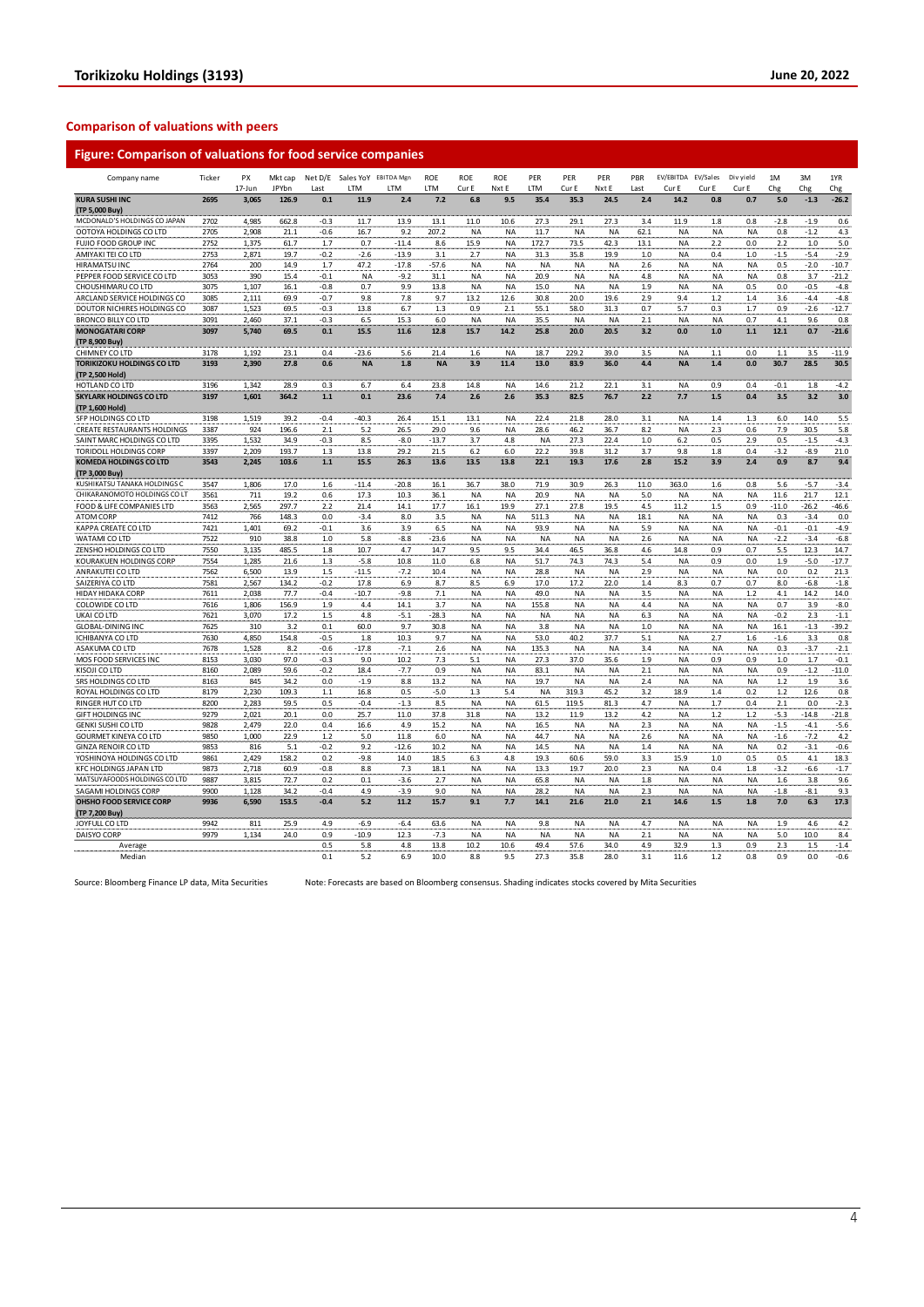#### **Stock price trends for food service companies**

#### **Figure: Stock price trends for food service companies**





Source: Bloomberg Finance LP data, Mita Securities Note: Indexed to 100 at the end of 2019



1/20 3/20 5/20 7/20 9/20 11/20 1/21 3/21 5/21 7/21 9/21 11/21 1/22 3/22 5/22  $-$  Komeda HD  $-$  Doutor Nichires HD  $-$  Saint Marc HD  $-$  TOPIX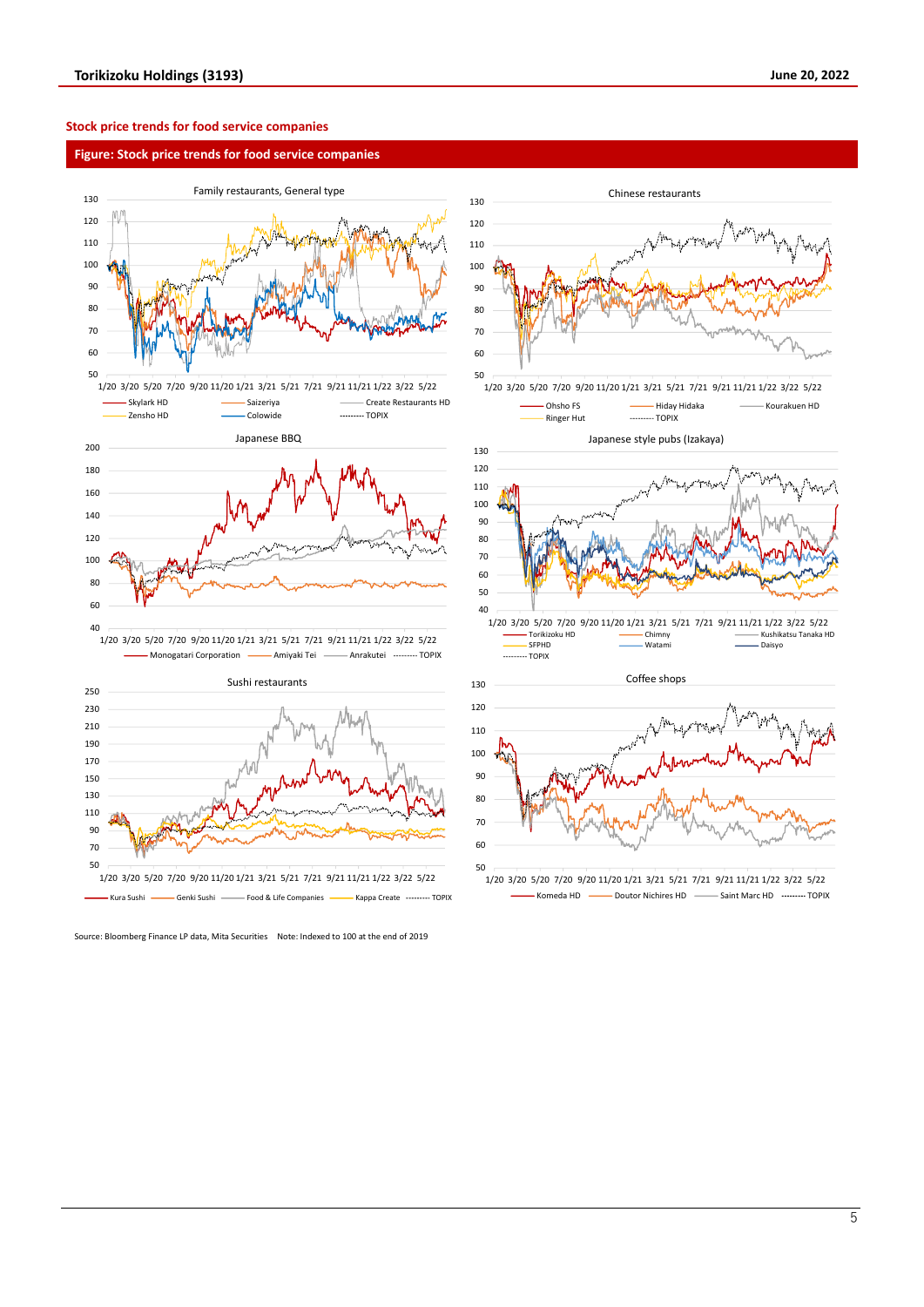# **Mita Securities' earnings forecast**

### **Figure: Mita Securities' earnings forecast (consolidated, various indicators)**

| Various indicators              | 7/19      | 7/20      | 7/21      | 7/22      | 7/23      | 7/24   | 7/25   | 7/26   | 7/27   | 5-yr ave growth |
|---------------------------------|-----------|-----------|-----------|-----------|-----------|--------|--------|--------|--------|-----------------|
|                                 | Par       | Par       | Cons      | Cons      | Cons      | Cons   | Cons   | Cons   | Cons   |                 |
|                                 | A         | A         | A         | Mita E    | Mita E    | Mita E | Mita E | Mita E | Mita E | (CAGR, %)       |
| Sales growth (%)                | 5.5       | $-23.2$   | $-43.4$   | 30.0      | 55.4      | 8.1    | 8.8    | 9.7    | 11.5   |                 |
| Same-store sales growth (%)     | $-5.2$    | $-21.0$   | $-41.7$   | 31.3      | 53.8      | 6.0    | 5.8    | 5.8    | 6.4    |                 |
| Co-owned store count growth (%) | $-2.4$    | $-4.8$    | $-2.5$    | 1.0       | 1.6       | 2.5    | 3.2    | 4.3    | 5.3    |                 |
| OP growth (%)                   | $-29.2$   | $-17.4$   | <b>NA</b> | <b>NA</b> | <b>NA</b> | 23.9   | 22.2   | 17.5   | 17.6   |                 |
| RP growth (%)                   | $-29.0$   | $-16.5$   | <b>NA</b> | <b>NA</b> | $-47.9$   | 24.5   | 22.7   | 17.7   | 17.8   |                 |
| NP growth (%)                   | <b>NA</b> | <b>NA</b> | <b>NA</b> | <b>NA</b> | $-38.6$   | 25.7   | 23.5   | 18.3   | 18.2   |                 |
| Gross profit margin (%)         | 70.1      | 71.2      | 69.2      | 70.6      | 70.9      | 70.7   | 70.6   | 70.4   | 70.1   |                 |
| OP margin (%)                   | 3.3       | 3.6       | $-29.9$   | $-11.3$   | 3.5       | 4.1    | 4.6    | 4.9    | 5.2    |                 |
| EBITDA margin (%)               | 7.6       | 8.3       | $-23.2$   | $-6.9$    | 6.3       | 6.6    | 6.9    | 7.1    | 7.2    |                 |
| <b>ROA</b> (%)                  | $-1.6$    | $-4.1$    | $-2.5$    | 7.0       | 3.9       | 4.6    | 5.3    | 5.9    | 6.3    |                 |
| <b>ROE</b> (%)                  | $-4.3$    | $-12.5$   | $-8.6$    | 20.5      | 10.8      | 12.3   | 13.5   | 14.1   | 14.6   |                 |

Source: Company data, Mita Securities

| Figure: Mita Securities' earnings forecast (consolidated, PL, JPYm) |          |             |          |          |             |        |          |        |          |                 |  |  |  |
|---------------------------------------------------------------------|----------|-------------|----------|----------|-------------|--------|----------|--------|----------|-----------------|--|--|--|
| PL                                                                  | 7/19     | 7/20        | 7/21     | 7/22     | 7/23        | 7/24   | 7/25     | 7/26   | 7/27     | 5-yr ave growth |  |  |  |
|                                                                     | Par      | Par         | Cons     | Cons     | Cons        | Cons   | Cons     | Cons   | Cons     |                 |  |  |  |
| <b>JPYm</b>                                                         | Α        | A           | A        | Mita E   | Mita E      | Mita E | Mita E   | Mita E | Mita E   | (CAGR, %)       |  |  |  |
| Sales                                                               | 35,848   | 27,540      | 15.591   | 20.272   | 31,506      | 34,071 | 37.065   | 40.673 | 45,359   | 17.5            |  |  |  |
| COGS                                                                | 10,719   | 7,936       | 4,806    | 5,967    | 9,154       | 9,972  | 10,887   | 12,026 | 13,547   |                 |  |  |  |
| Gross profit                                                        | 25,129   | 19,603      | 10,785   | 14,305   | 22,352      | 24,099 | 26,178   | 28,646 | 31,812   |                 |  |  |  |
| SGA                                                                 | 23,938   | 18,620      | 15.447   | 16,594   | 21,236      | 22.716 | 24.488   | 26,660 | 29,475   |                 |  |  |  |
| Operating profit                                                    | 1,191    | 983         | $-4.663$ | $-2,289$ | 1,117       | 1,383  | 1,691    | 1,987  | 2,337    | <b>NA</b>       |  |  |  |
| Non-operating income                                                | 29       | 31          | 4,411    | 4,423    | 20          | 20     | 20       | 20     | 20       |                 |  |  |  |
| Non-operating expense                                               | 74       | 58          | 64       | 30       | 40          | 38     | 36       | 35     | 35       |                 |  |  |  |
| Recurring profit                                                    | 1,145    | 956         | $-315$   | 2,104    | 1,097       | 1,365  | 1,675    | 1,972  | 2,322    | 2.0             |  |  |  |
| Extraordinary gains                                                 | 44       | 832         | 53       | 0        | $\Omega$    | 0      | $\Omega$ | 0      | $\Omega$ |                 |  |  |  |
| <b>Extraordianry losses</b>                                         | 1,431    | 2,741       | 334      | 200      | 50          | 50     | 50       | 50     | 50       |                 |  |  |  |
| Pre-tax profit                                                      | $-242$   | $-953$      | $-595$   | 1,904    | 1,047       | 1,315  | 1,625    | 1,922  | 2,272    | 3.6             |  |  |  |
| Corporate taxes                                                     | 44       | $-189$      | $-129$   | 711      | 314         | 395    | 487      | 577    | 682      |                 |  |  |  |
| Minority interests                                                  | 0        | $\mathbf 0$ | 0        | 0        | $\mathbf 0$ | 0      | $\Omega$ | 0      | 0        |                 |  |  |  |
| Net profit                                                          | $-286$   | $-763$      | $-466$   | 1,193    | 733         | 921    | 1,137    | 1,345  | 1,590    | 5.9             |  |  |  |
| <b>EBITDA</b>                                                       | 2,717    | 2,280       | $-3,622$ | $-1,394$ | 1,994       | 2,252  | 2,558    | 2,868  | 3,247    | <b>NA</b>       |  |  |  |
| Shares O/S                                                          | 11.6     | 11.6        | 11.6     | 11.6     | 11.6        | 11.6   | 11.6     | 11.6   | 11.6     |                 |  |  |  |
| EPS                                                                 | $-24.69$ | $-65.88$    | $-40.25$ | 102.94   | 63.24       | 79.46  | 98.15    | 116.08 | 137.23   |                 |  |  |  |
| <b>BPS</b>                                                          | 562.98   | 489.08      | 450.58   | 553.49   | 612.73      | 684.19 | 772.34   | 876.42 | 999.65   |                 |  |  |  |
| <b>DPS</b>                                                          | 8.0      | 4.0         | 0.0      | 4.0      | 8.0         | 10.0   | 12.0     | 14.0   | 18.0     |                 |  |  |  |
| Payout ratio (%)                                                    | $-32.2$  | $-6.0$      | 0.0      | 3.9      | 12.7        | 12.6   | 12.2     | 12.1   | 13.1     |                 |  |  |  |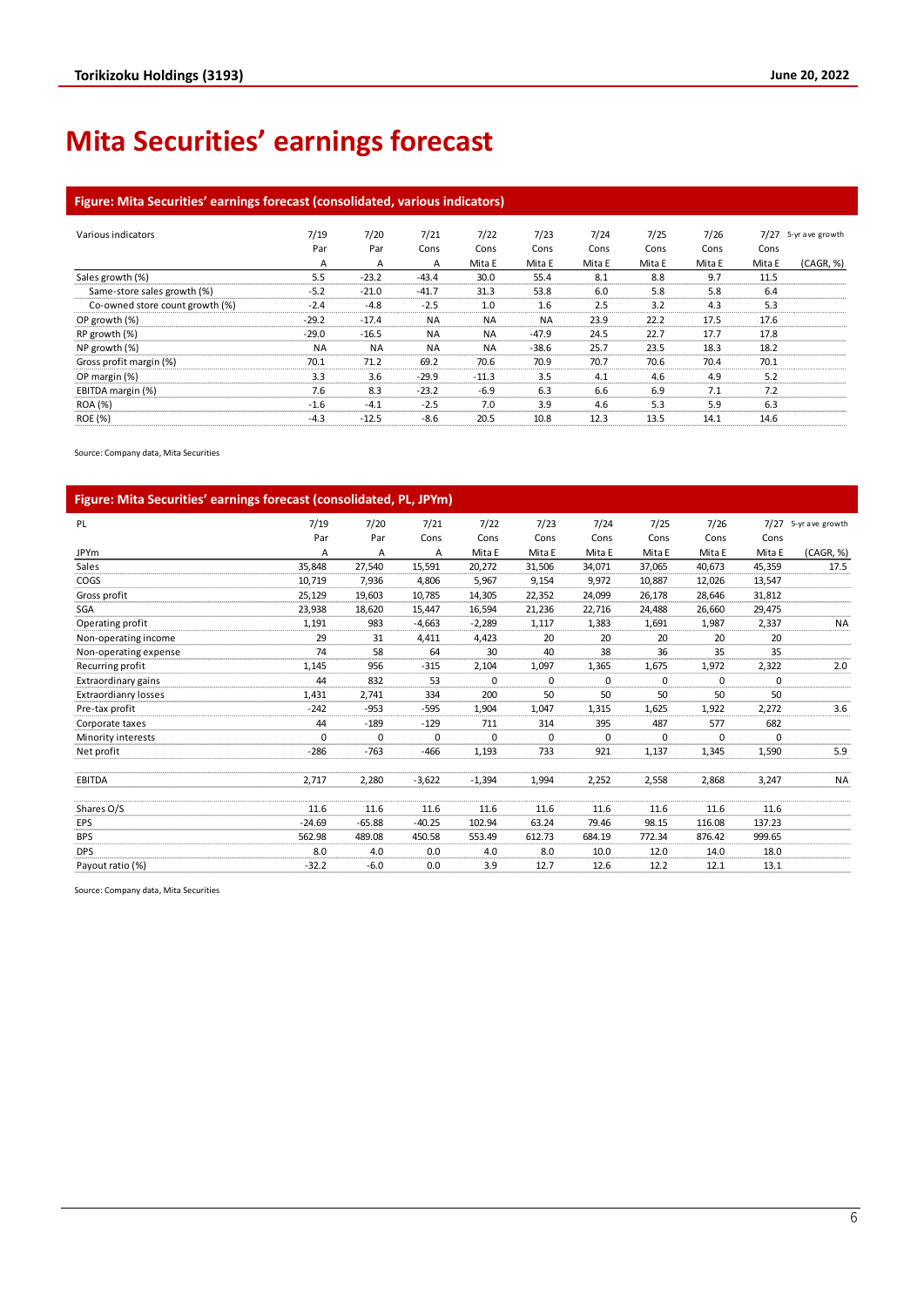### **Figure: Mita Securities' earnings forecast (store count, JPYm)**

| Store count                          | 7/19  | 7/20  | 7/21  | 7/22           | 7/23     | 7/24   | 7/25          | 7/26   | 7/27   | 5-yr ave growth |
|--------------------------------------|-------|-------|-------|----------------|----------|--------|---------------|--------|--------|-----------------|
| (End-FY)                             | A     | A     | А     | Mita E         | Mita E   | Mita E | Mita E        | Mita E | Mita E | (CAGR, %)       |
| Total store count                    | 659   | 629   | 615   | 618            | 624      | 635    | 650           | 671    | 698    | 2.5             |
| (Net increase/decrease)              | -6    | $-30$ | $-14$ | 3              | 6        | 11     | 15            | 21     | 27     |                 |
| Company-owned stores                 | 413   | 393   | 383   | 387            | 393      | 403    | 416           | 434    | 457    | 3.4             |
| (Net increase/decrease)              | $-10$ | $-20$ | $-10$ | 4              | 6        | 10     | 13            | 18     | 23     |                 |
| Torikizoku                           | 413   | 393   | 383   | 385            | 389      | 395    | 402           | 410    | 419    |                 |
| Toriki Burger                        |       |       |       | $\overline{2}$ | 4        | 8      | 14            | 24     | 38     |                 |
|                                      |       |       |       |                |          |        |               |        |        |                 |
| Franchised stores (TCC stores)       | 246   | 236   | 232   | 231            | 231      | 232    | 234           | 237    | 241    | 0.9             |
| (Net increase/decrease)              | 4     | $-10$ | $-4$  | $-1$           | $\Omega$ |        | $\mathcal{P}$ | 3      | 4      |                 |
| Torikizoku                           | 246   | 236   | 232   | 231            | 231      | 232    | 234           | 237    | 241    |                 |
| Toriki Burger                        |       |       |       | $\mathbf 0$    | $\Omega$ | 0      | 0             | 0      | 0      |                 |
| Sales per company-owned store (JPYm) | 85    | 68    | 40    | 52             | 80       | 85     | 90            | 95     | 101    | 14.2            |

Source: Company data, Mita Securities

## **Figure: Mita Securities' earnings forecast (consolidated, BS, JPYm)**

| <b>BS</b>                         | 7/19   | 7/20   | 7/21     | 7/22   | 7/23     | 7/24     | 7/25     | 7/26        |          | 7/27 5-yr ave growth |
|-----------------------------------|--------|--------|----------|--------|----------|----------|----------|-------------|----------|----------------------|
|                                   | Par    | Par    | Cons     | Cons   | Cons     | Cons     | Cons     | Cons        | Cons     |                      |
| <b>JPYm</b>                       | Α      | A      | Α        | Mita E | Mita E   | Mita E   | Mita E   | Mita E      | Mita E   | (CAGR, %)            |
| Assets                            |        |        |          |        |          |          |          |             |          |                      |
| Total current assets              | 5,736  | 10,175 | 8,011    | 9,461  | 12,290   | 12,913   | 14,064   | 15,630      | 17,266   |                      |
| Cash and deposits                 | 4,106  | 8,675  | 4,714    | 5,671  | 7,801    | 8,708    | 9,309    | 10,488      | 11,394   |                      |
| Accounts receivable               | 343    | 343    | 161      | 283    | 408      | 339      | 473      | 418         | 576      |                      |
| Inventories                       | 144    | 125    | 84       | 170    | 201      | 178      | 213      | 194         | 260      |                      |
| Other                             | 1,143  | 1,032  | 3,053    | 3,338  | 3,880    | 3,689    | 4,069    | 4,529       | 5,037    |                      |
| <b>Total fixed assets</b>         | 11,391 | 9,778  | 8,823    | 8,015  | 7,498    | 7,770    | 7,782    | 8,221       | 9,071    |                      |
| Tangible assets                   | 8,631  | 6,818  | 5,599    | 4,985  | 4,468    | 4,240    | 4,252    | 4,691       | 5,541    |                      |
| Intangible assets                 | 77     | 59     | 41       | 30     | 30       | 30       | 30       | 30          | 30       |                      |
| Investment and other              | 2,683  | 2,901  | 3,183    | 3,000  | 3,000    | 3,500    | 3,500    | 3,500       | 3,500    |                      |
| Total assets                      | 17,128 | 19,953 | 16,835   | 17,476 | 19,788   | 20,683   | 21,846   | 23,850      | 26,337   | 8.5                  |
| Liabilities                       |        |        |          |        |          |          |          |             |          |                      |
| <b>Total current liabilities</b>  | 6,932  | 5,362  | 4,221    | 4,339  | 6,123    | 6,581    | 7,092    | 7,730       | 8,581    |                      |
| Accounts payable                  | 1,173  | 986    | 348      | 432    | 663      | 723      | 789      | 872         | 982      |                      |
| Short-term debt                   | 1,345  | 1,159  | 1,532    | 1,000  | 1,000    | 1,000    | 1,000    | 1,000       | 1,000    |                      |
| Other                             | 4,413  | 3,217  | 2,341    | 2.907  | 4,459    | 4,858    | 5,303    | 5,859       | 6,599    |                      |
| <b>Total lon-term liabilities</b> | 3,672  | 8,924  | 7,392    | 6,722  | 6,564    | 6,173    | 5,804    | 5,964       | 6,171    |                      |
| Long-term debt                    | 2,477  | 7,754  | 6,254    | 5,500  | 5,000    | 4,500    | 4,000    | 4,000       | 4,000    |                      |
| Other                             | 1,196  | 1,170  | 1,138    | 1,222  | 1,564    | 1,673    | 1,804    | 1,964       | 2,171    |                      |
| <b>Total liabilities</b>          | 10,604 | 14,286 | 11,614   | 11,062 | 12,687   | 12,754   | 12,896   | 13,694      | 14,752   | 5.9                  |
| Net assets                        |        |        |          |        |          |          |          |             |          |                      |
| Shareholders' equity              | 6,524  | 5,667  | 5,221    | 6,414  | 7,100    | 7,929    | 8,950    | 10,156      | 11,584   | 12.6                 |
| Warrants                          | 0      | 0      | $\Omega$ | 0      | 0        | 0        | $\Omega$ | 0           | 0        |                      |
| <b>Minorities</b>                 | 0      | 0      | 0        | 0      | 0        | $\Omega$ | $\Omega$ | $\mathbf 0$ | $\Omega$ |                      |
| Total net assets                  | 6,524  | 5,667  | 5,221    | 6,414  | 7,100    | 7,929    | 8,950    | 10,156      | 11,584   | 12.6                 |
| Debt                              | 3,822  | 8,913  | 7,786    | 6,500  | 6,000    | 5,500    | 5,000    | 5,000       | 5,000    | $-5.1$               |
| Net debt                          | $-369$ | 175    | 2,979    | 829    | $-1,801$ | $-3,208$ | $-4,309$ | $-5,488$    | $-6,394$ |                      |
| Debt/EBITDA (x)                   | 1.4    | 3.9    | $-2.1$   | $-4.7$ | 3.0      | 2.4      | 2.0      | 1.7         | 1.5      |                      |
| D/E(x)                            | 0.6    | 1.6    | 1.5      | 1.0    | 0.8      | 0.7      | 0.6      | 0.5         | 0.4      |                      |
| Shareholders' equity ratio (%)    | 38.1   | 28.4   | 31.0     | 36.7   | 35.9     | 38.3     | 41.0     | 42.6        | 44.0     |                      |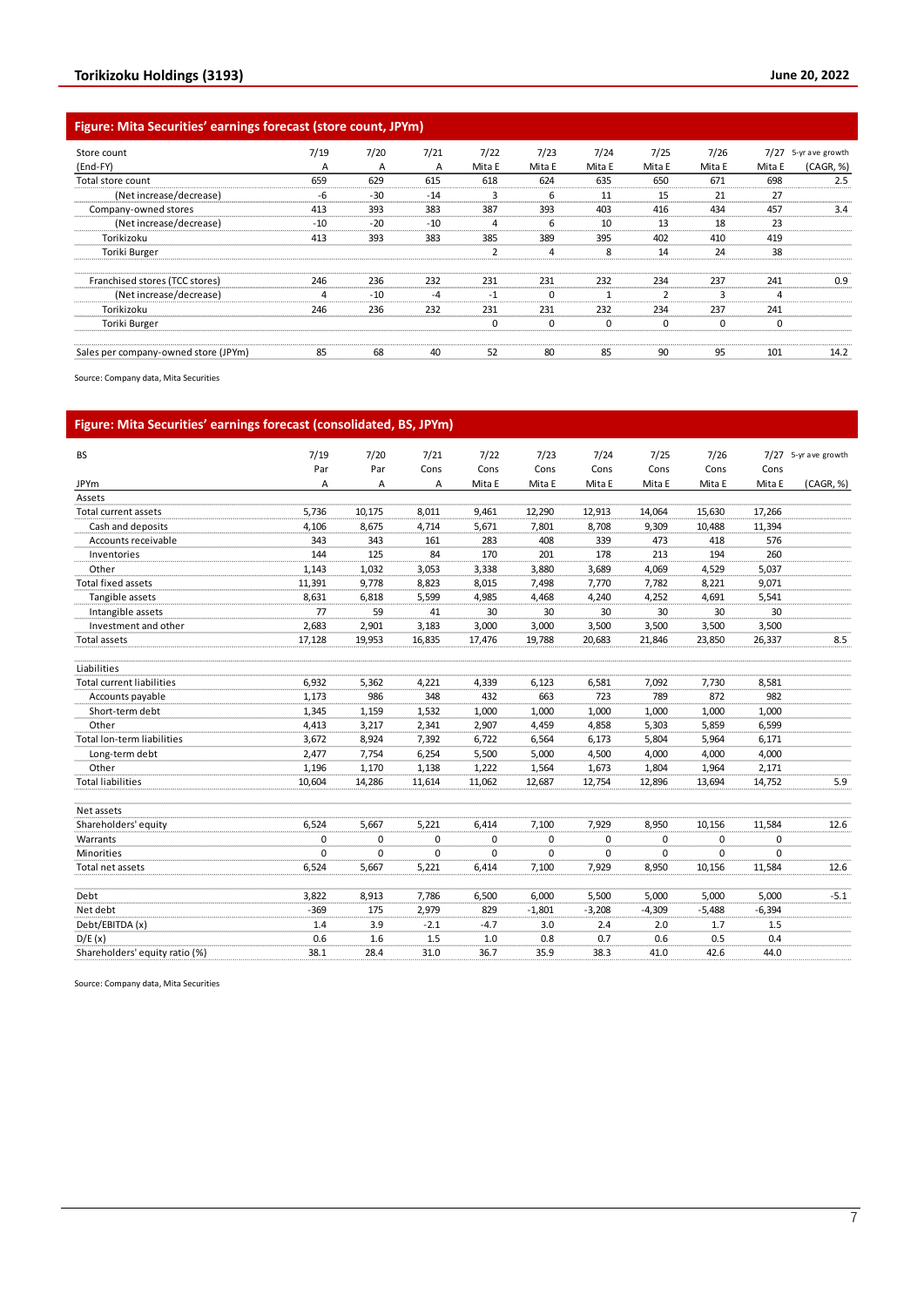### **Figure: Mita Securities' earnings forecast (consolidated, CF, JPYm)**

| <b>CF</b>                     | 7/19     | 7/20     | 7/21     | 7/22        | 7/23        | 7/24     | 7/25     | 7/26     |          | 7/27 5-yr ave growth |
|-------------------------------|----------|----------|----------|-------------|-------------|----------|----------|----------|----------|----------------------|
|                               | Par      | Par      | Cons     | Cons        | Cons        | Cons     | Cons     | Cons     | Cons     |                      |
| <b>JPYm</b>                   | А        | Α        | Α        | Mita E      | Mita E      | Mita E   | Mita E   | Mita E   | Mita E   | (CAGR, %)            |
| Cashflow from operations      | 2,172    | $-191$   | $-2,688$ | 2,530       | 3,237       | 2,339    | 2,347    | 2,938    | 3,128    |                      |
| Net profit                    | $-286$   | $-763$   | $-466$   | 1,193       | 733         | 921      | 1,137    | 1,345    | 1,590    |                      |
| Depreciation and amortization | 1,527    | 1,297    | 1,041    | 895         | 877         | 868      | 867      | 881      | 910      |                      |
| Other                         | 931      | $-724$   | $-3,263$ | 442         | 1,627       | 550      | 343      | 711      | 628      |                      |
| Cashflow from investing       | $-1,331$ | $-248$   | $-111$   | $-380$      | $-560$      | $-840$   | $-1,130$ | $-1,620$ | $-2,060$ |                      |
| Capital expenditure           | $-1,209$ | $-237$   | 46       | $-280$      | $-360$      | $-640$   | $-880$   | $-1,320$ | $-1,760$ |                      |
| Disposal of fixed assets      | $\Omega$ | 19       | 189      | 0           | $\Omega$    | 0        | $\Omega$ | 0        | 0        |                      |
| Other                         | $-122$   | $-30$    | $-346$   | $-100$      | $-200$      | $-200$   | $-250$   | $-300$   | $-300$   |                      |
| Cashflow from financing       | $-1,144$ | 4,986    | $-1,132$ | $-1,286$    | $-546$      | $-593$   | $-616$   | $-139$   | $-162$   |                      |
| Debt issuance/repayment       | $-1,050$ | 5,087    | $-1,127$ | $-1,286$    | $-500$      | $-500$   | $-500$   | 0        | 0        |                      |
| Share issuance/buyback (net)  | $\Omega$ | $\Omega$ | $\Omega$ | $\mathbf 0$ | $\Omega$    | $\Omega$ | $\Omega$ | $\Omega$ | $\Omega$ |                      |
| Dividend paid                 | $-92$    | $-95$    | $-1$     | $\Omega$    | $-46$       | $-93$    | $-116$   | $-139$   | $-162$   |                      |
| Other                         | $-1$     | -6       | $-5$     | 0           | $\mathbf 0$ | 0        | 0        | 0        | 0        |                      |
| Cash and cash equivalents     | 4,191    | 8,738    | 4,807    | 5,671       | 7,801       | 8,708    | 9,309    | 10,488   | 11,394   |                      |
| Free cashflow                 | 841      | $-439$   | $-2,799$ | 2,150       | 2,677       | 1,499    | 1,217    | 1,318    | 1,068    |                      |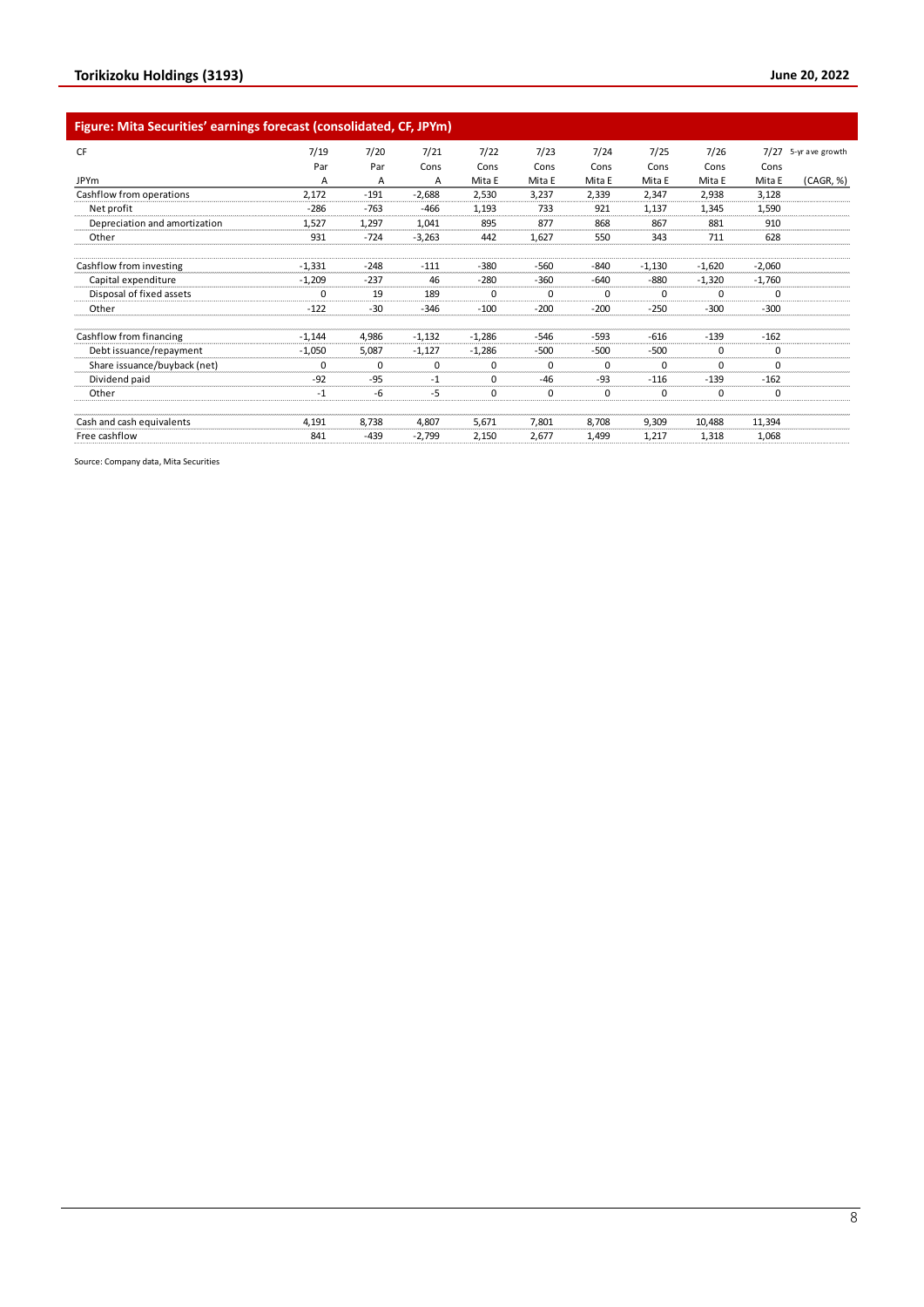# **Monthly and quarterly earnings**

#### **Quarterly results for Torikizoku Holdings**

#### **Figure: Sales (JPYm) Figure: Operating profit and recurring profit (JPYm)**



Source: Company data, Mita Securities Source: Company data, Mita Securities Source: Company data, Mita Securities

#### **Monthly data for Torikizoku Holdings**



Source: Company data, Mita Securities Source: Company data, Mita Securities Source: Company data, Mita Securities

# 90 95 100 105 110 115 8/17 10/17 12/17 2/18 4/18 6/18 8/18 10/18 12/18 2/19 4/19 6/19 8/19 10/19 12/19 2/20 4/20 6/20 8/20 10/20 12/20 2/21 4/21 6/21 8/21 10/21 12/21 2/22 4/22 Same-store average check Last year =100 ------------- 2019 =100

Source: Company data, Mita Securities Source: Company data, Mita Securities Source: Company data, Mita Securities

#### **Figure: Same-store sales (%) Figure: Same-store guest count (%)**

-2,500 -2,000 -1,500 -1,000 -500 0 500 1,000 1,500 2,000

■OP RP



1Q 2Q 3Q 4Q 1Q 2Q 3Q 4Q 1Q 2Q 3Q 4Q 1Q 2Q 3Q 7/19 7/20 7/21 7/22

OP and RP (quarterly, JPYm)

#### **Figure: Same-store average check (%) Figure: Number of stores**



### 9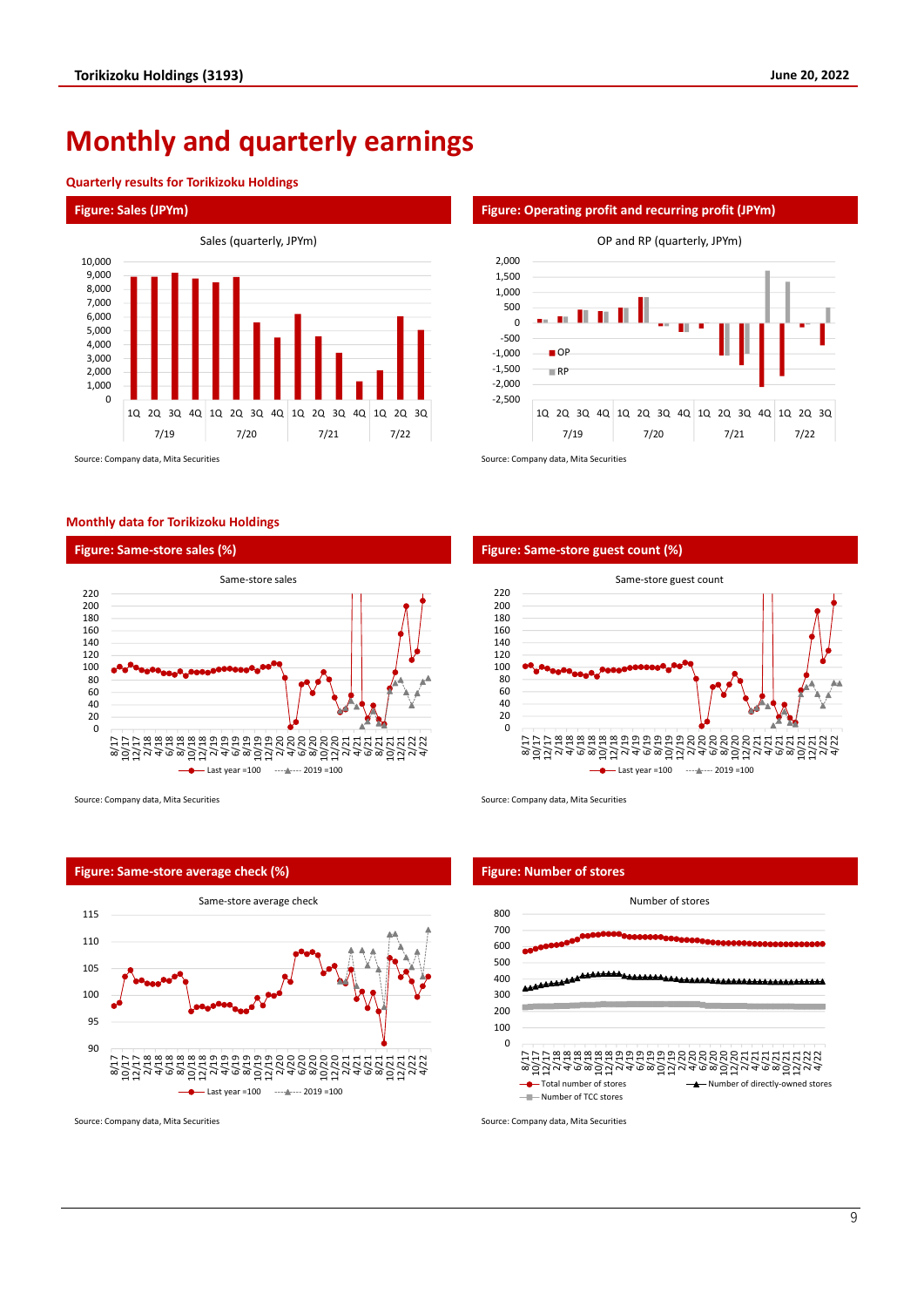# **Food service industry data**

#### **Monthly data for food service companies**

### **Figure: Monthly same-store sales data for food service companies**

|                                         | Companies coverd by Mita Securities |                                 |                            |             |       |       |             |       |       |            |             |       |               |               |               |                |                |                |               |               |                |               |               |                |                |               |                     |                |                |
|-----------------------------------------|-------------------------------------|---------------------------------|----------------------------|-------------|-------|-------|-------------|-------|-------|------------|-------------|-------|---------------|---------------|---------------|----------------|----------------|----------------|---------------|---------------|----------------|---------------|---------------|----------------|----------------|---------------|---------------------|----------------|----------------|
| Ticker                                  |                                     | company name                    |                            | 4/20        | 5/20  | 6/20  | 7/20        | 8/20  | 9/20  | 10/20      | 11/20       | 12/20 | 1/21          | 2/21          | 3/21          | 4/21           | 5/21           | 6/21           | 7/21          | 8/21          | 9/21           | 10/21         | 11/21         | 12/21          | 1/22           | 2/22          | 3/22                | 4/22           | 5/22           |
| 2695<br>Kura Sushi                      |                                     | s, prev vr                      | 51.9                       | 80.0        | 97.4  | 92.3  | 94.6        | 107.9 | 126.1 | 134.4      | 94.6        | 84.5  | 86.2          | 115.4         | 174.2         | 112.7          | 93.5           | 113.1          | 94.8          | 74.8          | 80.1           | 82.2          | 117.6         | 123.5          | 99.1           | 106.3         | 110.0               | 113.6          |                |
|                                         |                                     |                                 | s. pre-COVID               |             |       |       |             |       |       |            |             |       | 88.6          | 96.7          | 97.5          | 90.4           | 90.2           | 91.1           | 104.4         | 89.7          | 80.7           | 101.0         | 110.5         | 111.2          | 109.4          | 95.8          | 103.7               | 99.5           | 102.4          |
| 3097                                    |                                     | Monogatari Corporation          | s. prevy                   | 13.8        | 48.6  | 96.1  | 104.0       | 92.2  | 97.3  | 109.3      | 114.0       | 93.9  | 77.1          | 68.2          | 86.9          | 600.4          | 160.4          | 76.9           | 91.7          | 81.6          | 80.8           | 102.6         | 95.2          | 113.9          | 125.0          | 102.9         | 108.1               | 123.9          | 141.7          |
|                                         |                                     |                                 | s. pre-COVID               |             |       |       |             |       |       |            |             |       | 81.2          | 85.7          | 84.5          | 82.9           | 78.0           | 73.9           | 95.4          | 75.2          | 78.6           | 112.1         | 108.5         | 107.0          | 101.5          | 88.2          | 91.3                | 102.7          | 110.5          |
|                                         |                                     | Yakiniku division               | vs. prev yr                | 14.9        | 50.3  | 103.3 | 111.5       | 97.6  | 101.6 | 116.7      | 123.3       | 99.2  | 80.1          | 66.8          | 84.7          | 577.0          | 163.1          | 74.0           | 91.5          | 84.8          | 90.3           | 108.6         | 97.0          | 118.7          | 129.9          | 103.6         | 109.4               | 124.8          | 141.6          |
|                                         |                                     |                                 | s. pre-COVID               |             |       |       |             |       |       |            |             |       | 85.2          | 91.9          | 87.8          | 86.0           | 82.0           | 76.4           | 102.0         | 82.8          | 91.7           | 126.7         | 119.6         | 117.8          | 110.7          | 95.2          | 96.1                | 107.3          | 116.2          |
|                                         |                                     | Ramen division                  | s. prev yr                 | 14.3        | 54.1  | 90.8  | 93.7        | 88.3  | 94.5  | 99.7       | 96.7        | 91.6  | 82.2          | 76.4          | 87.9          | 546.9          | 148.9          | 82.9           | 95.4          | 82.1          | 76.3           | 96.1          | 100.0         | 111.3          | 115.2          | 113.8         | 112.6               | 123.2          | 135.1          |
|                                         |                                     |                                 | s. pre-COVID               |             |       |       |             |       |       |            |             |       | 86.0          | 82.3          | 79.5          | 78.2           | 80.6           | 75.3           | 89.4          | 72.5          | 72.1           | 95.8          | 96.7          | 102.0          | 99.1           | 93.6          | 89.6                | 96.4           | 108.8          |
|                                         |                                     | Yuzuan division                 | vs. prev vr                | 10.9        | 42.6  | 83.7  | 96.1        | 84.9  | 91.0  | 101.2      | 106.6       | 89.4  | 71.1          | 69.1          | 94.3          | 697.3          | 162.7          | 81.6           | 90.7          | 71.4          | 65.8           | 94.3          | 85.6          | 100.4          | 116.8          | 90.4          | 101.6               | 120.0          | 141.5          |
|                                         |                                     |                                 | s. pre-COVID               |             |       |       |             |       |       |            |             |       | 73.7          | 74.4          | 79.9          | 76.0           | 69.3           | 68.3           | 87.2          | 60.6          | 59.9           | 95.4          | 91.2          | 89.8           | 86.0           | 67.2          | 81.2                | 91.2           | 98.1           |
| 3193                                    |                                     | Torikizoku HD                   | vs. prevy                  | 3.9         | 12.1  | 73.2  | 76.8        | 59.1  | 77.2  | 93.1       | 81.3        | 51.9  | 28.1          | 32.7          | 55.4          | 948.7          | 41.5           | 18.0           | 38.9          | 16.6          | 8.8            | 66.7          | 92.7          | 155.0          | 200.1          | 112.8         | 126.7               | 208.7          | 1,648.4        |
|                                         |                                     |                                 | s. pre-COVID               |             |       |       |             |       |       |            |             |       | 30.2          | 34.7          | 46.5          | 37.0           | 5.0            | 13.2           | 29.9          | 9.8           | 6.8            | 62.1          | 75.4          | 80.4           | 60.4           | 39.1          | 58.9                | 77.2           | 83.2           |
| 3197                                    | Skylark HD                          |                                 | vs. prev vi                | 41.8        | 52.2  | 69.4  | 73.6        | 73.2  | 78.3  | 88.4       | 85.1        | 78.1  | 66.5          | 70.9          | 93.7          | 164.6          | 128.6          | 92.5           | 100.3         | 83.3          | 79.4           | 92.9          | 95.3          | 114.4          | 115.8          | 93.0          | 99.0                | 110.6          | 122.0          |
|                                         |                                     |                                 | s. pre-COVID               |             |       |       |             |       |       |            |             |       | 65.3          | 70.7          | 70.9          | 70.0           | 67.1           | 64.7           | 74.7          | 61.5          | 62.5           | 82.5          | 81.0          | 89.8           | 75.5           | 65.7          | 71.0                | 77.4           | 81.7           |
| 3543                                    |                                     | Komeda HD                       | s. prev vr                 | 53.1        | 71.3  | 85.5  | 899         | 92.5  | 101.0 | 101.6      | 96.0        | 95.2  | 89.2          | 93.8          | 109.5         | 188.1          | 134.0          | 108.2          | 119.7         | 98.7          | 89.6           | 104.0         | 105.9         | 107.6          | 109.4          | 97.2          | 103.0               | 103.7          | 109.0          |
|                                         |                                     |                                 | s. pre-COVID               |             |       |       |             |       |       |            |             |       | 90.8          | 105.9         | 99.0          | 99.9           | 95.6           | 92.8           | 107.9         | 91.6          | 90.7           | 105.8         | 101.8         | 102.6          | 99.3           | 102.9         | 102.2               | 103.6          | 104.3          |
| 9936                                    |                                     | Ohsho Food Service              | vs. prevy                  | 78.3        | 88.2  | 93.5  | 93.9        | 95.8  |       | 94.6 100.7 | 97.5        | 96.1  | 88.8          | 89.5          | 95.8          | 121.2          | 103.7          | 102.4          | 104.6         | 91.4          | 90.6           | 101.9         | 100.6         | 105.4          | 107.2          | 108.5         | 105.8               | 106.0          | 117.6          |
|                                         |                                     |                                 | s. pre-COVID               |             |       |       |             |       |       |            |             |       | 97.6          | 99.6          | 92.5          | 94.9           | 91.5           | 95.7           | 98.2          | 87.6          | 85.7           | 102.6         | 98.1          | 101.3          | 104.6 108.1    |               | 97.9                | 100.6          | 107.6          |
| Companies not coverd by Mita Securities |                                     |                                 |                            |             |       |       |             |       |       |            |             |       |               |               |               |                |                |                |               |               |                |               |               |                |                |               |                     |                |                |
|                                         |                                     |                                 |                            |             |       |       |             |       |       |            |             |       |               |               |               |                |                |                |               |               |                |               |               |                |                |               |                     |                |                |
| Ticker                                  |                                     | Company name                    |                            | 4/20        | 5/20  | 6/20  | 7/20        | 8/20  | 9/20  | 10/20      | 11/20       | 12/20 | 1/21          | 2/21          | 3/21          | 4/21           | 5/21           | 6/21           | 7/21          | 8/21          | 9/21           | 10/21         | 11/21         | 12/21          | 1/22           | 2/22          | 3/22                | 4/22           | 5/22           |
| 2702                                    |                                     | McDonald's HD Japan             | s. prev yr<br>s. pre-COVID | 106.5       | 115.2 | 96.8  | 101.0       | 112.4 | 106.3 | 110.7      | 109.6       | 107.2 | 118.7         | 101.0         | 107.5         | 109.2          | 105.7          | 114.7<br>111.0 | 121.0         | 105.3         | 114.7<br>121.9 | 113.4         | 105.4         | 102.4          | 101.2          | 115.3         | 112.6               | 111.3          | 105.1          |
| 3053                                    |                                     |                                 |                            | 37.4        | 49.4  | 57.6  | 64.0        | 62.0  | 67.1  | 74.6       | 71.1        | 67.6  | 121.8<br>64.6 | 115.8<br>71.5 | 107.4<br>86.9 | 116.3<br>144.7 | 121.8<br>157.4 | 80.5           | 122.2<br>81.2 | 118.4<br>79.9 | 76.3           | 125.5<br>84.3 | 115.5<br>98.2 | 109.8<br>104.4 | 123.2<br>106.3 | 92.1          | 133.6 120.9<br>95.5 | 129.4<br>102.1 | 128.0<br>113.1 |
|                                         |                                     | Pepper Food Service             | vs. prev v                 |             |       |       |             |       |       |            |             |       |               |               |               |                |                |                |               |               |                |               |               |                |                |               |                     |                |                |
| 3085                                    |                                     | Ikinari! Steak                  | s. pre-COVID<br>s. prev yr | 89.6        | 97.7  | 96.4  | 106.9       | 103.2 | 94.7  | 101.7      | 104.7       | 100.6 | 43.0<br>100.2 | 43.8<br>99.0  | 44.4<br>100.9 | 54.1<br>114.1  | 77.8<br>104.8  | 46.4<br>101.2  | 52.0<br>106.8 | 49.5<br>95.2  | 51.2<br>99.8   | 62.9<br>102.7 | 69.8<br>103.4 | 70.6<br>104.2  | 45.7<br>105.8  | 40.4<br>101.9 | 42.4<br>110.4       | 55.3<br>101.7  | 87.9<br>111.3  |
|                                         | Katsuya)                            | Arcland Service HD              | s. pre-COVID               |             |       |       |             |       |       |            |             |       | 104.5         | 105.2         | 95.5          | 102.2          | 102.4          | 97.6           | 114.2         | 98.2          | 94.5           | 104.4         | 108.3         | 104.8          | 110.6          | 107.2         | 105.4               | 104.0          | 114.0          |
| 3087                                    |                                     | Doutor Nichires HD              | s. prev yr                 | 35.9        | 36.5  | 67.0  | 68.8        | 69.3  | 71.8  | 79.6       | 76.2        | 77.2  | 68.4          | 73.5          | 97.4          | 204.6          | 192.3          | 113.5          | 112.8         | 96.3          | 95.9           | 102.0         | 109.2         | 110.6          | 117.6          | 103.6         | 105.8               | 108.2          | 119.5          |
|                                         |                                     | Doutor Coffee Shop)             | s. pre-COVID               |             |       |       |             |       |       |            |             |       | 68.8          | 70.7          | 75.9          | 73.5           | 70.2           | 76.2           | 77.9          | 67.0          | 69.1           | 81.4          | 83.5          | 85.7           | 80.9           | 73.3          | 80.3                | 79.5           | 83.9           |
| 3397                                    |                                     | Toridoll HD                     | s, prev v                  | 50.0        | 63.2  | 83.6  | 85.5        | 88.4  | 86.2  | 94.6       | 93.4        | 87.0  | 79.1          | 78.4          | 99.5          | 184.8          | 147.6          | 108.3          | 113.5         | 94.5          | 103.2          | 101.9         | 101.7         | 106.2          | 113.3          | 104.0         | 109.4               | 119.7          | 137.7          |
|                                         |                                     |                                 | s. pre-COVID               |             |       |       |             |       |       |            |             |       | 84.2          | 85.4          | 84.3          | 92.4           | 93.3           | 90.5           | 97.0          | 83.5          | 89.0           | 96.4          | 95.0          | 92.4           | 95.4           | 88.8          | 92.2                | 110.6          | 128.5          |
|                                         |                                     | Marugame Seimen                 | vs. prev yr                | 50.3        | 63.6  | 85.2  | 86.2        | 90.0  | 86.5  | 94.4       | 83.8        | 88.0  | 78.0          | 82.0          | 99.5          | 184.0          | 147.9          | 109.1          | 115.4         | 94.7          | 105.6          | 102.4         | 101.4         | 104.8          | 112.0          | 104.1         | 110.4               | 105.6          | 114.5          |
|                                         |                                     |                                 | s. pre-COVID               |             |       |       |             |       |       |            |             |       | 84.3          | 90.2          | 86.1          | 92.6           | 94.1           | 93.0           | 99.5          | 85.2          | 91.3           | 96.7          | 85.0          | 92.2           | 94.4           | 93.9          | 95.0                | 97.7           | 107.7          |
| 3563                                    |                                     | Food & Life Companies           | vs. prev yr                | 55.6        | 81.4  | 97.9  | 96.5        | 87.7  | 97.1  | 104.3      | 94.7        | 98.7  | 95.1          | 99.9          | 120.0         | 178.0          | 112.6          | 95.3           | 103.5         | 96.4          | 90.0           | 94.0          | 96.3          | 100.1          | 96.0           | 93.6          | 93.5                | 105.3          | 107.8          |
|                                         | Sushirol                            |                                 | vs. pre-COVID              |             |       |       |             |       |       |            |             |       | 101.8         | 111.9         | 103.6         | 99.0           | 91.7           | 93.3           | 99.9          | 84.5          | 87.4           | 98.0          | 91.2          | 98.8           | 97.7           | 104.7         | 96.8                | 104.2          | 98.8           |
| 7550                                    |                                     | Zensho HD                       | s. prev yr                 | 88.1        | 90.8  | 91.3  | 102.7       | 98.8  | 98.4  | 104.9      | 100.5       | 101.3 | 99.8          | 92.1          | 104.6         | 114.2          | 118.1          | 108.9          | 108.7         | 100.5         | 103.0          | 105.4         | 104.6         | 118.2          | 110.9          | 111.4         | 111.4               | 108.3          | 106.3          |
|                                         | Sukiya)                             |                                 | s. pre-COVID               |             |       |       |             |       |       |            |             |       | 101.7         | 101.3         | 96.4          | 100.6          | 107.2          | 99.4           | 111.6         | 99.3          | 101.4          | 110.6         | 105.1         | 119.7          | 112.8          | 112.9         | 107.4               | 109.0          | 114.0          |
| 7581                                    | Saizeriya                           |                                 | rs. prevy                  | 38.6        | 47.8  | 66.5  | 72.9        | 71.5  | 77.3  | 90.1       | 84.0        | 75.2  | 62.0          | 67.1          | 91.3          | 192.3          | 139.7          | 98.9           | 101.1         | 83.4          | 76.7           | 98.7          | 104.6         | 115.8          | 125.3          | 109.1         | 117.0               | 124.4          | 138.8          |
|                                         |                                     |                                 | s. pre-COVID               |             |       |       |             |       |       |            |             |       | 65.2          | 71.5          | 71.7          | 74.2           | 66.8           | 65.8           | 73.7          | 59.6          | 59.3           | 88.9          | 87.9          | 87.1           | 81.6           | 78.0          | 83.9                | 92.3           | 92.7           |
| 7611                                    |                                     | Hiday Hidaka                    | s. prevy                   | 49.3        | 48.0  | 65.8  | 73.9        | 75.7  | 80.7  | 87.0       | 82.3        | 77.9  | 55.7          | 54.3          | 70.5          | 118.3          | 99.3           | 78.9           | 74.2          | 62.6          | 62.2           | 81.6          | 95.4          | 103.5          | 129.2          | 110.2         | 118.1               | 132.8          | 171.8          |
|                                         |                                     |                                 | s. pre-COVID               |             |       |       |             |       |       |            |             |       | 56.1          | 56.9          | 57.8          | 58.3           | 47.7           | 51.9           | 54.8          | 47.4          | 50.2           | 71.0          | 78.5          | 80.6           | 72.5           | 62.7          | 68.3                | 77.5           | 81.9           |
| 7630                                    | chibanya                            |                                 | s. prev vr                 | 74.0        | 79.5  | 85.1  | 89.3        | 91.4  | 89.2  | 96.2       | 89.8        | 91.0  | 84.2          | 80.9          | 91.3          | 118.7          | 110.0          | 95.8           | 96.0          | 89.0          | 88.8           | 95.5          | 97.4          | 103.3          | 106.7          | 96.6          | 99.5                | 99.0           | 103.9          |
|                                         |                                     |                                 | s. pre-COVID               |             |       |       |             |       |       |            |             |       | 84.5          | 82.9          | 82.4          | 87.8           | 87.5           | 81.5           | 85.7          | 81.3          | 79.2           | 91.9          | 87.5          | 94.0           | 90.1           | 80.1          | 81.9                | 87.0           | 90.9           |
| 8153                                    |                                     | <b>Mos Food Services</b>        | s. prev vi                 | 103.7 112.2 |       | 106.2 | 106.6 102.9 |       | 100.3 | 107.7      | 123.5 114.2 |       | 108.9         | 110.0         | 109.3         | 112.6          | 120.5          | 111.0          | 113.4         | 111.5         | 117.3          | 115.1         | 97.5          | 98.5           | 113.7          | 97.6          | 101.5               | 107.4          | 94.0           |
|                                         |                                     |                                 | s. pre-COVID               |             |       |       |             |       |       |            |             |       | 118.4         | 127.5         | 110.3         | 116.8          | 135.2          | 117.9          | 120.9         | 114.7         | 117.7          | 124.0         | 120.4         | 112.5          | 134.6          |               | 124.4 111.9         | 125.4          | 127.1          |
| 8179                                    | Royal HD                            |                                 |                            |             |       |       |             |       |       |            |             |       |               |               |               |                |                |                |               |               |                |               |               |                |                |               |                     |                |                |
|                                         |                                     | Royal Host                      | s. prev vr                 | 42.1        | 54.2  | 78.2  | 86.1        | 81.2  | 83.5  | 95.3       | 90.8        | 79.8  | 69.5          | 76.4          | 103.2         | 191.6          | 148.8          | 99.7           | 97.2          | 85.9          | 85.1           | 100.2         | 105.9         | 118.0          | 140.6          | 104.9         | 110.0               | 119.5          | 131.3          |
|                                         |                                     |                                 | s. pre-COVID               |             |       |       |             |       |       |            |             |       | 72.1          | 79.4          | 82.3          | 80.7           | 80.6           | 78.0           | 83.7          | 69.8          | 71.1           | 95.5          | 96.2          | 94.2           | 101.4          | 83.3          | 90.5                | 96.4           | 105.9          |
|                                         |                                     | Tendon Tenya                    | s. prevy                   | 58.1        | 63.6  | 80.1  | 81.6        | 86.4  | 83.6  | 92.0       | 88.6        | 84.1  | 89.3          | 96.6          | 108.7         | 157.6          | 147.7          | 110.1          | 114.1         | 104.5         | 107.7          | 108.7         | 112.3         | 111.3          | 111.3          | 100.9         | 107.9               | 102.5          | 110.2          |
|                                         |                                     |                                 | s. pre-COVID               |             |       |       |             |       |       |            |             |       | 85.6          | 94.9          | 86.0          | 91.6           | 93.9           | 88.2           | 93.1          | 90.3          | 90.0           | 100.0         | 99.5          | 93.6           | 95.3           | 95.7          | 92.8                | 93.9           | 103.5          |
| 8200                                    |                                     | Ringer Hut                      | vs. prev v                 | 42.6        | 51.3  | 70.9  | 74.9        | 73.3  | 76.9  | 87.2       | 84.7        | 79.5  | 69.2          | 76.3          | 96.2          | 173.4          | 136.2          | 101.6          | 107.8         | 98.0          | 97.3           | 100.5         | 103.7         | 109.0          | 114.5          | 98.8          | 106.0               | 108.5          | 123.9          |
|                                         |                                     |                                 | s. pre-COVID               |             | 92.7  | 87.7  | 94.3        |       |       |            |             |       | 67.9<br>91.9  | 74.4          | 72.0          | 73.9           | 69.9           | 72.0           | 80.7          | 71.8          | 74.8           | 87.6          | 87.8          | 86.7           | 77.7           | 73.5          | 76.3                | 80.1           | 86.6           |
| 9861                                    |                                     | Yoshinoya HD                    | s, prev vr                 | 96.0        |       |       |             | 83.2  | 90.9  | 100.4      | 93.4        | 89.6  |               | 81.4          | 89.5          | 89.9           | 99.4           | 99.6           | 95.9          | 107.3         | 102.2          | 98.7          | 108.7         | 107.4          | 104.0          | 106.1         | 111.9               | 111.6          | 109.8          |
| Yoshinoya]                              |                                     | . pre-COVID                     |                            |             |       |       |             |       |       |            |             | 100.6 | 79.7          | 87.9          | 86.3          | 92.1           | 87.3           | 90.4           | 89.3          | 92.9          | 99.1           | 101.5         | 96.2          | 104.7          | 84.6           | 98.3          | 96.3                | 101.2          |                |
| 9887<br>Matsuya Foods HD                |                                     | s. prevy                        | 77.8                       | 77.8        | 83.3  | 88.4  | 87.6        | 85.3  | 97.1  | 91.1       | 91.0        | 84.9  | 81.0          | 91.6          | 108.9         | 112.2          | 98.8           | 95.5           | 96.1          | 93.0          | 89.7           | 99.1          | 96.5          | 100.2          | 96.8           | 101.8         | 105.6               | 107.6          |                |
| Matsuya)                                |                                     |                                 | s. pre-COVID               |             |       |       |             |       |       |            |             |       | 90.3          | 93.6          | 86.8          | 84.7           | 87.3           | 82.3           | 84.4          | 84.2          | 79.3           | 87.1          | 90.3          | 87.8           | 90.5           | 90.6          | 88.4                | 89.5           | 93.9           |
|                                         |                                     |                                 |                            |             |       |       |             |       |       |            |             |       |               |               |               |                |                |                |               |               |                |               |               |                |                |               |                     |                |                |
|                                         |                                     | Average for the above companies |                            | 4/20        | 5/20  | 6/20  | 7/20        | 8/20  | 9/20  | 10/20      | 11/20       | 12/20 | 1/21          | 2/21          | 3/21          | 4/21           | 5/21           | 6/21           | 7/21          | 8/21          | 9/21           | 10/21         | 11/21         | 12/21          | 1/22           | 2/22          | 3/22                | 4/22           | 5/22           |
|                                         | Simple average for                  |                                 | vs. prev yr                | 58.6        | 68.8  | 83.2  | 87.5        | 85.6  | 88.4  | 97.4       | 94.9        | 87.8  | 80.7          | 80.9          | 96.6          | 205.0          | 124.2          | 95.8           | 100.5         | 89.7          | 88.1           | 97.3          | 100.7         | 110.2          | 117.2          | 102.6         | 107.3               | 115.0          | 188.4          |
| 21 companies                            |                                     | vs. pre-COVID                   |                            |             |       |       |             |       |       |            |             | 82.7  | 85.8          | 83.4          | 84.9          | 84.2           | 80.5           | 88.8           | 78.4          | 78.8          | 95.0           | 95.1          | 95.8          | 93.9           | 87.9           | 89.2          | 95.1                | 101.3          |                |

Source: Companies' data, Mita Securities Note: Pre-COVID is indexed with same month in 2019 as 100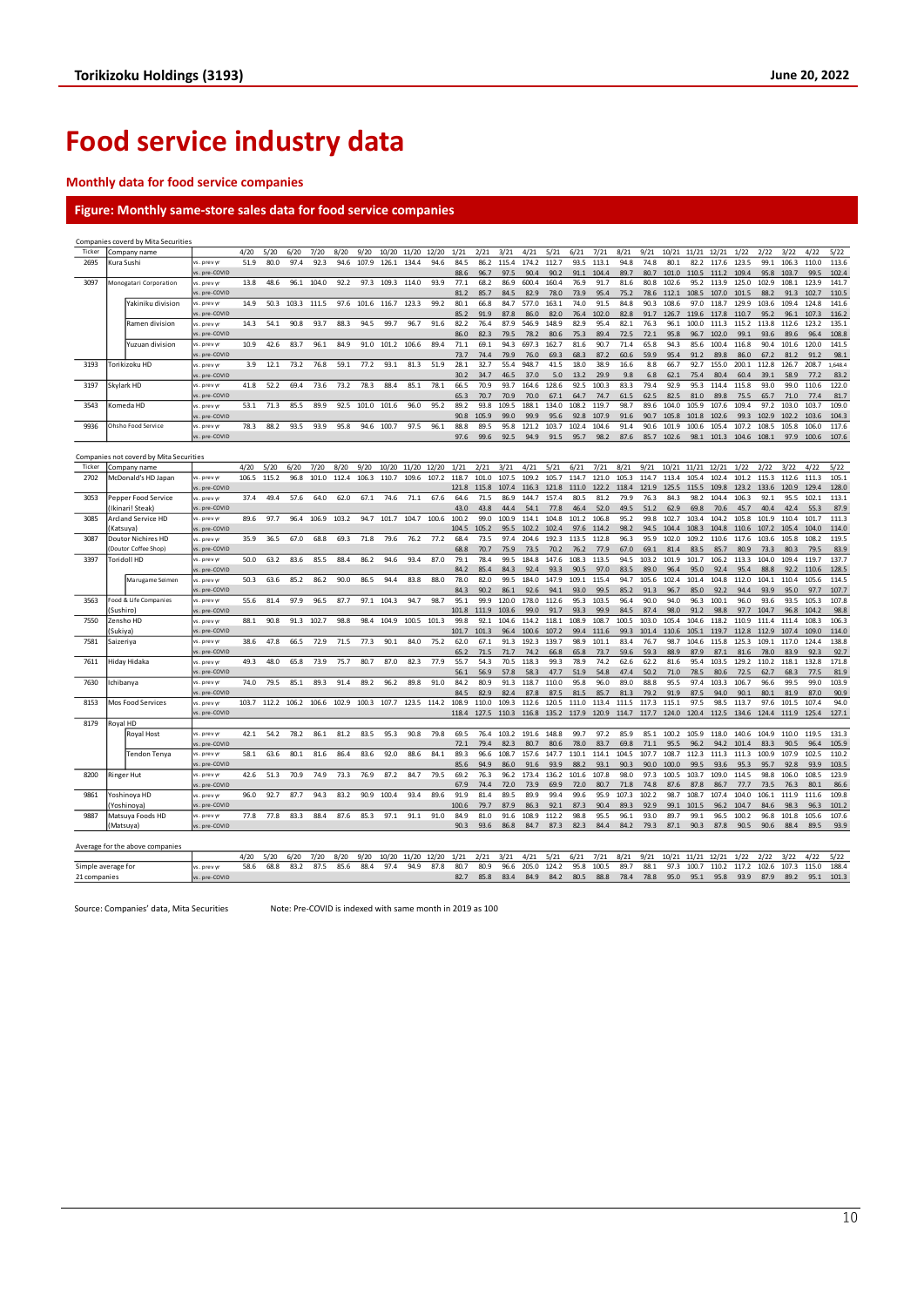#### **Pre-tax profits for food service companies covered by Mita Securities**

#### **Figure: Quarterly pre-tax profit for food service companies (JPYm)**



Source: Companies' data, Mita Securities

11